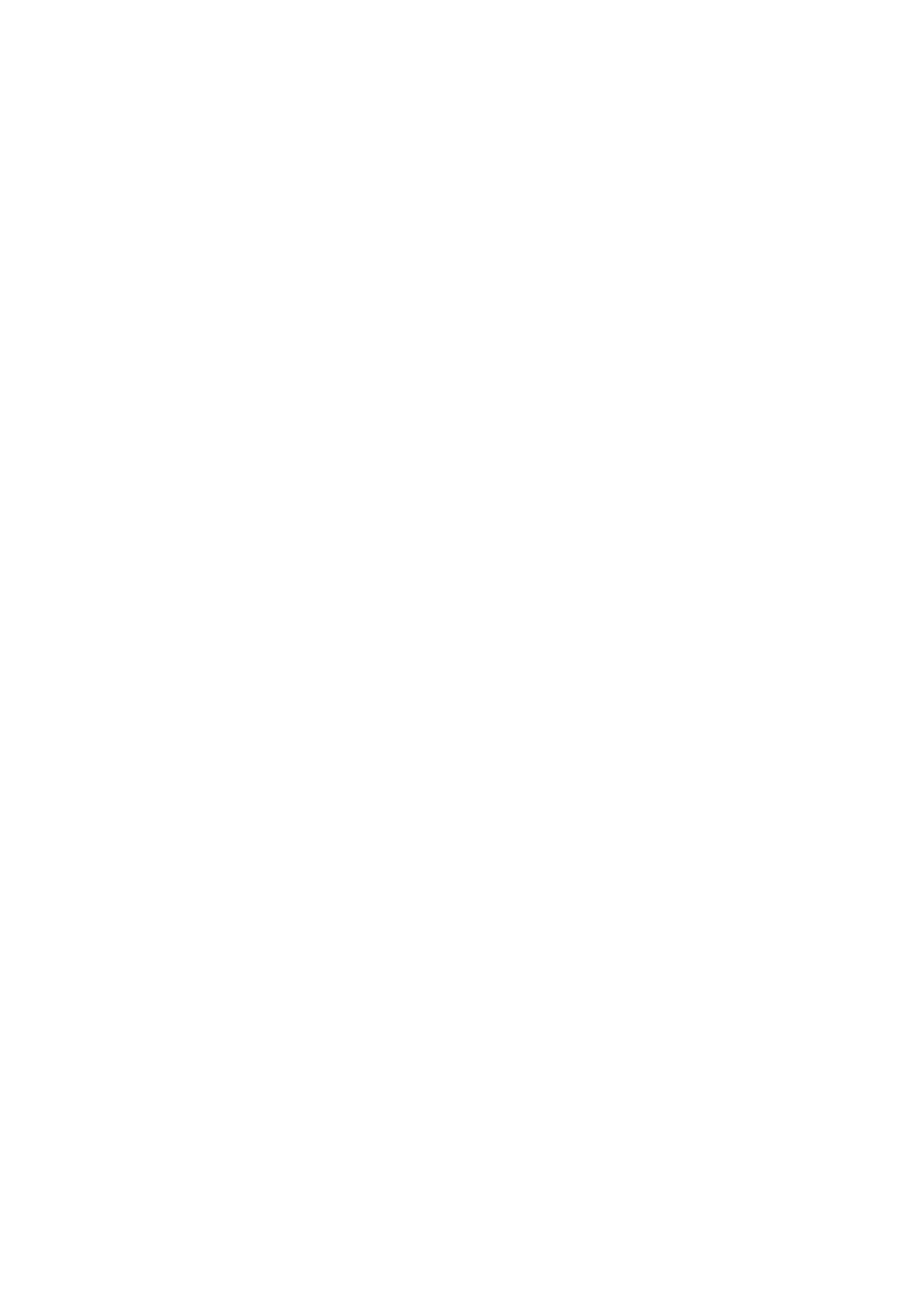## <span id="page-2-1"></span>**Introduction**

It is now ten years since Ofcom began regulating communications services in the UK. Over that period the prices of core telecoms services – broadband, landlines and mobile – have fallen to levels which compare well with anywhere in the world.

This document is a review of the development of services and their cost over that period. It sets the UK communications sector in its national and international context. It also considers the cost of core communications services for UK consumers.

Cost and value in communications services will continue to be a central area of focus for Ofcom. We will continue to work hard to ensure that good value-for-money services are available for all consumers across the sectors that we regulate.

## **Key points**

The UK communications sector has developed and expanded significantly over the past ten years. Competition has underpinned declines in real prices with the exception of postal services and some pay TV services. At the same time investment and innovation have delivered new networks and services and increased quality and choice. Consumers' views on the value for money of communications services are positive and the UK communications sector is competitive in terms of cost and value when benchmarked against international comparators. In summary:

- **Broadband availability and use have increased while prices have declined.**
- **Broadband speeds have at the same time increased significantly.**
- **Consumers are using mobile services more and for an increasing range of functions and the prices of services have fallen significantly.**
- **The price of a typical bundle of fixed line services has also fallen.**
- **The price of access to free-to-view TV has decreased in real terms while choice and functionality have increased.**
- **Trends in pricing for pay TV are mixed. Some pay TV prices have gone up while there is evidence that choice and functionality have also increased.**
- **The UK ranks cheapest, or second cheapest, in the US and EU5[1](#page-2-0) for most mixed baskets of communications service.**

Consumers can match their communications service requirements to their budget by choosing the best service for their needs and taking advantage of the low cost deals available in the market. Our analysis shows that a basket of typical 'core' services for a household – a basic broadband connection, two basic mobile packages, a basic landline package and a TV licence – costs around £46 a month, or 1.7% of average household income. A single person elderly household with low fixed voice usage, taking a free TV

<span id="page-2-0"></span> $1$  The EU5 refers to a subset of the countries which Ofcom uses as central comparators to the UK in the International Communications Market Report.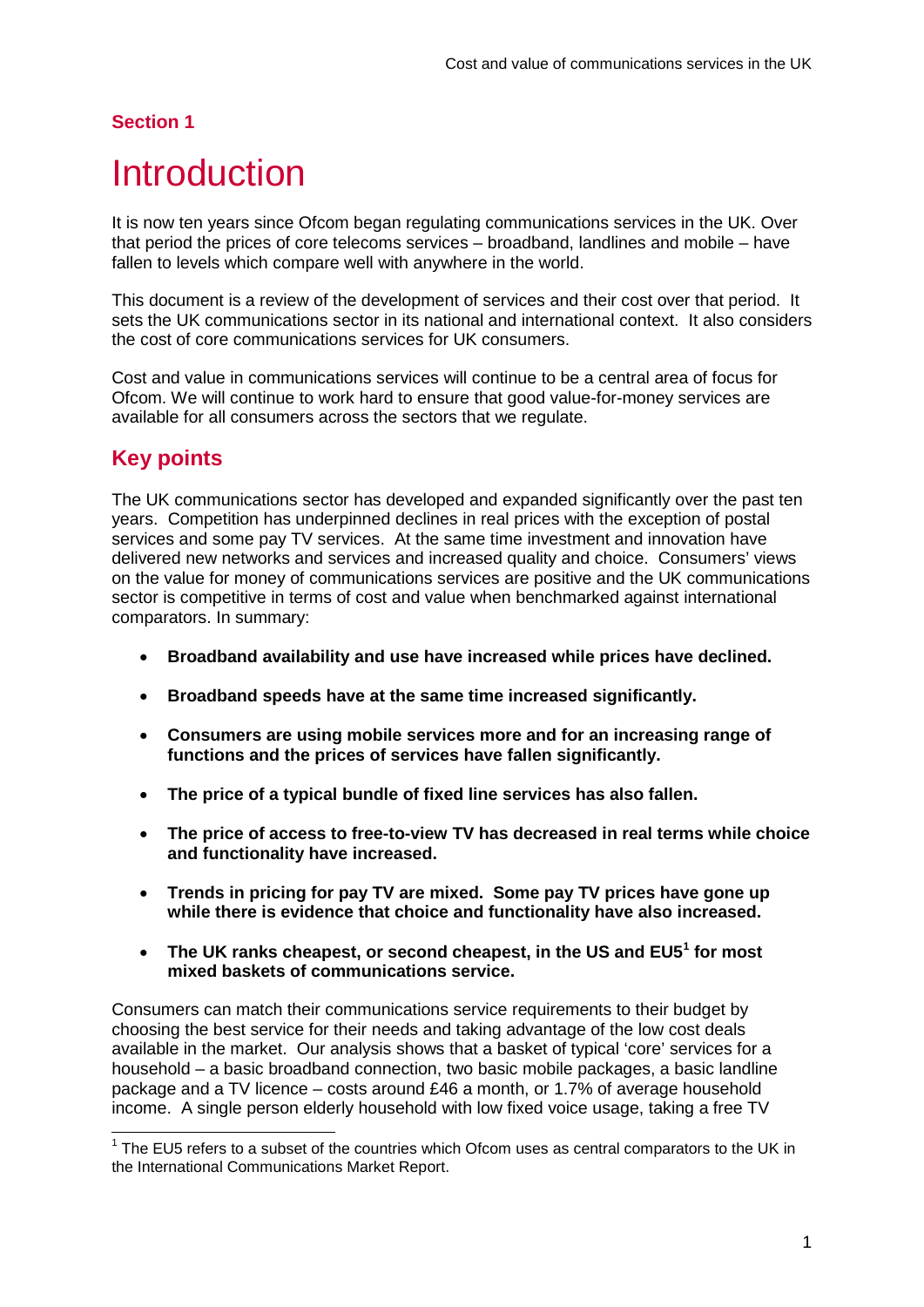licence and BT Basic (subject to eligibility), as well as a basic mobile and broadband service, could pay as little as £20 per month for the core services. If the consumer wanted only the very minimum of fixed line voice access, they could buy BT Basic at £5.10 per month<sup>[2](#page-3-0)</sup>.

Our long term work will continue to focus on ensuring that markets are competitive and working well for consumers and citizens, with widespread innovation and the ability for new players to enter markets providing competitive pressure on prices.

In our *Draft Annual Plan 2014/15*[3](#page-3-1) , we set out a number of priority areas which have important links to cost and value. We will focus on:

- **Promoting competition and informed choice**. This includes ensuring effective competition and investment in both current and superfast broadband; promoting effective choice for consumers by ensuring that clear and relevant information is readily available; and developing and implementing policies that will improve the ease of switching between communications providers.
- **Promoting opportunities to participate**. Evaluate and report on the affordability of electronic communications services which might be regarded as essential. This will enable us to understand whether there are situations in which affordability is a barrier to use.
- **Protecting consumers from harm**. This includes protecting consumers in a range of priority areas including non-geographic numbering and unexpectedly high bills.
- **Availability**. We will work in collaboration with government and industry to promote widespread availability of fixed and mobile superfast broadband. We will continue to provide expertise and advice to help the government and the devolved administrations meet their objectives. One particular area of focus will be mobile coverage, including availability of services for the small number of households in currently unserved locations, and on parts of the UK's road and rail networks.
- **Quality of service.** In spring 2014 we will finalise our proposals on quality of service in the local access market. This includes proposals for obligations on the timeliness of fixed line voice and broadband installations and repairs. During the year we will work to ensure the successful implementation and monitoring of the new quality of service regime for voice and broadband services and consider whether additional measures are required for business services. In mobile we will conduct work on the provision of consumer information regarding the quality of experience and broadband speeds. We will also continue our work in the area of traffic management, and monitoring the quality of postal services.

<span id="page-3-0"></span> <sup>2</sup> <http://www.bt.com/includingyou/other-products-services-bt-basic.html>

<span id="page-3-1"></span><sup>3</sup> [http://stakeholders.ofcom.org.uk/binaries/consultations/draft-annual-plan-2014-15/summary/draft](http://stakeholders.ofcom.org.uk/binaries/consultations/draft-annual-plan-2014-15/summary/draft-annual-plan-2014-15.pdf)[annual-plan-2014-15.pdf](http://stakeholders.ofcom.org.uk/binaries/consultations/draft-annual-plan-2014-15/summary/draft-annual-plan-2014-15.pdf)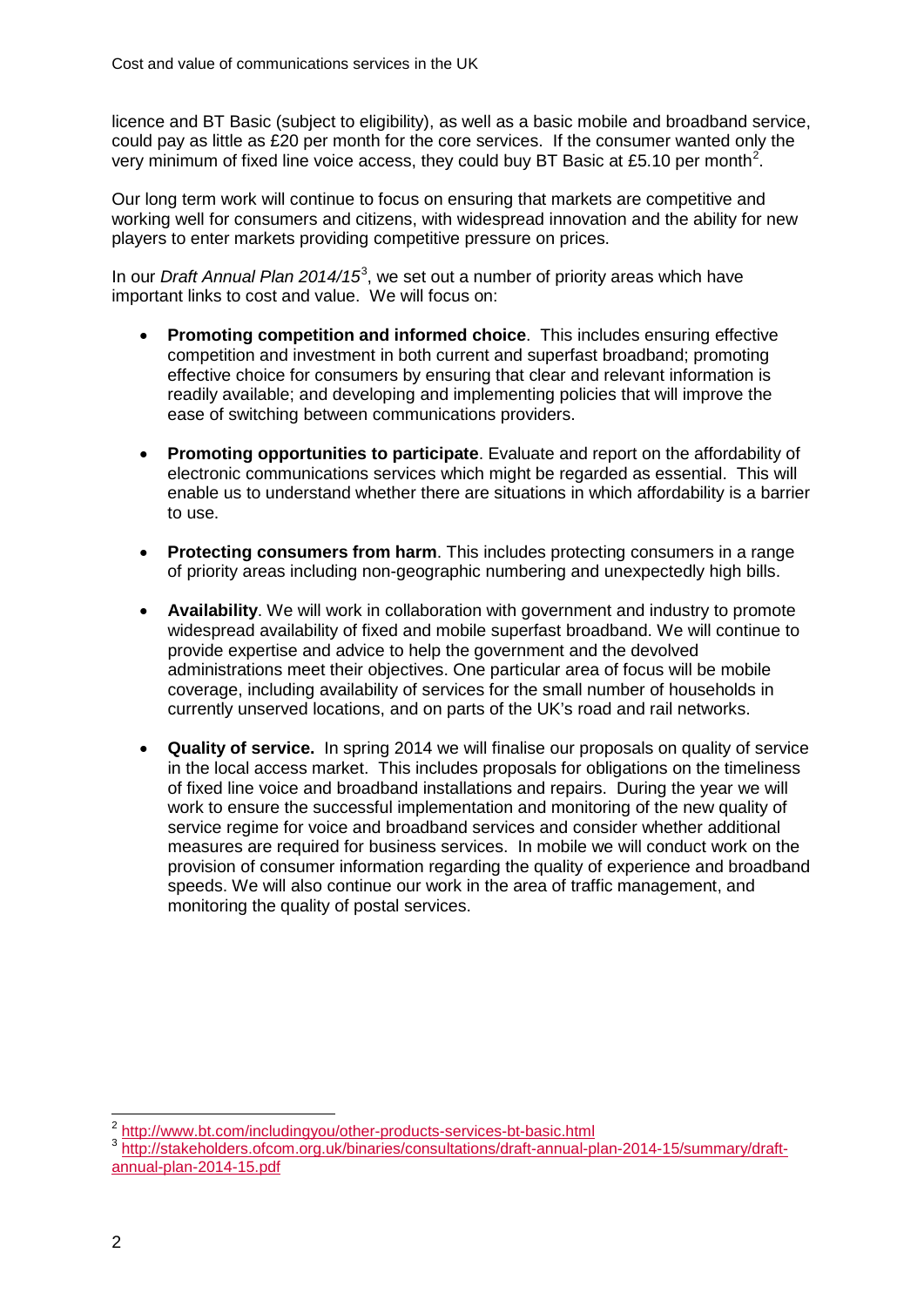## **Contents**

This document covers:

|   | Introduction                                            |    |
|---|---------------------------------------------------------|----|
| 2 | Historical trends in services and prices                |    |
| 3 | The distinction between core and discretionary services | 16 |
| 4 | Sectoral and international comparisons                  | 19 |
| 5 | Future market development                               | 23 |
| 6 | Ongoing work                                            | 26 |

The analysis does not cover postal services as this was recently analysed in detail in Ofcom's The Affordability of Universal Postal Services<sup>[4](#page-4-0)</sup>, published in March 2013.

<span id="page-4-0"></span><http://stakeholders.ofcom.org.uk/post/affordability/>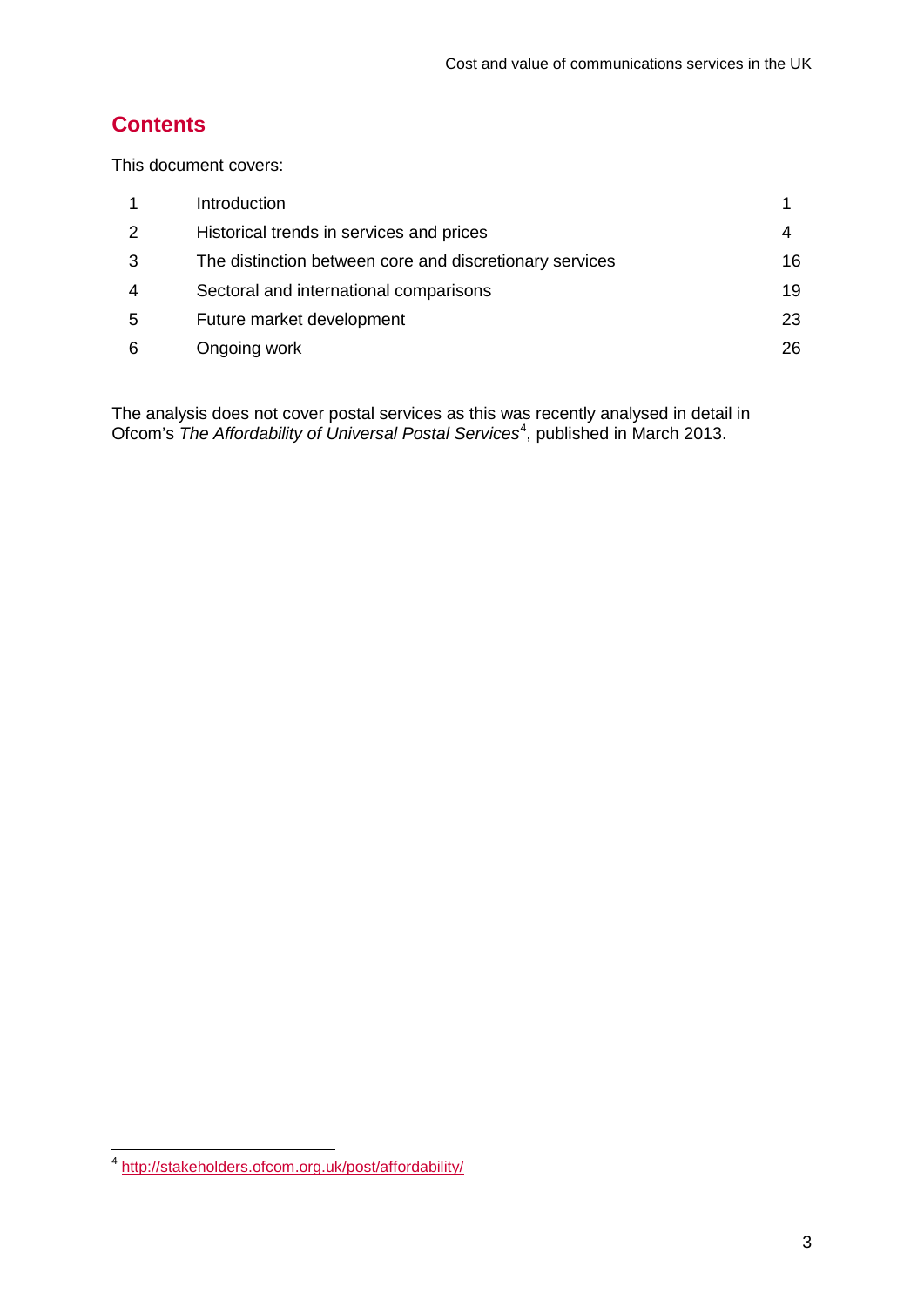# <span id="page-5-0"></span>2 Historical trends in services and prices

### **2.1.1 Take-up of the main communications services has increased significantly**

Communications services are increasingly embedded in people's lives. In the ten years since Ofcom's creation take-up of broadband in particular has grown significantly. Take-up of mobile telephony and pay TV have also increased. Take-up of fixed voice (landlines) has fallen somewhat, as some people have elected to rely exclusively on a mobile service. There were 84 million active mobile connections in the UK at the end of 2012, equivalent to 132 connections per 100 people<sup>[5](#page-5-1)</sup>.



#### **Figure 1 Take-up of communications services**

Source: Ofcom and legacy regulator research, data as of Q1 each year. Notes: Based on survey data of consumers aged 16+. Fixed broadband and fixed voice data based on household take-up. Mobile take-up based on personal take-up of one or more device. Pay TV data survey question wording changed in 2008.

### **2.1.2 Broadband availability and use have increased while prices have declined**

Broadband customers have benefited from radically improved levels of service coupled with decreasing prices over the past ten years, bringing improved value for money. The average price of a broadband package decreased by 48% between 2004 and 2012. Competition has driven the availability of low cost broadband deals, some now starting at £2.50 a month plus

<span id="page-5-1"></span> <sup>5</sup> See page 44 of the "*Consumer Experience Report 2013"*.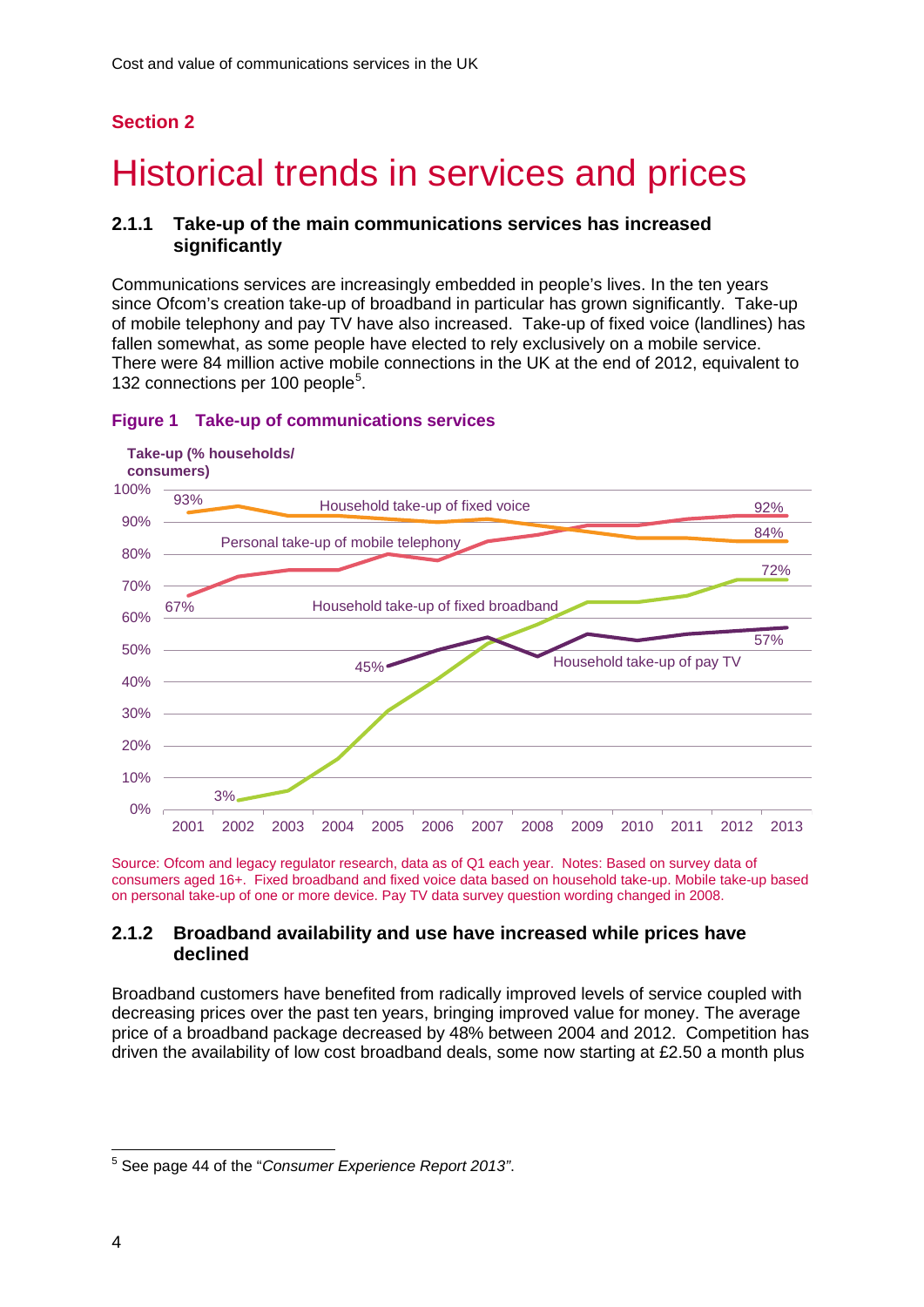line rental<sup>[6](#page-6-0)</sup>. This trend has been underpinned by regulatory intervention to support increased competition in the long term interests of consumers.

Total spending over the past ten years has increased, driven by increased take-up of broadband and progressively higher speed packages<sup>[7](#page-6-1)</sup>. Availability of superfast broadband should reach  $95\%$  by  $2017^8$  $2017^8$ . Consumers are using their broadband more and more; laptop and desktop internet users spend at least 35 hours online each month and the average household now owns more than three types of internet-enabled device, with one in five owning six or more. Take-up of fixed broadband services has now increased to 71% of households, with more and more of these connections being superfast.



**Figure 2 Residential spending on broadband services and cheapest prices**

Source: Ofcom / operators / Pure Pricing. Notes: All stated in real terms; adjusted to RPI 2012. Includes estimates where Ofcom does not receive data from operators. Includes VAT. Residential spending is based on reported household spending data. Average spending on broadband is calculated using total revenues and total number of fixed residential connections. Average broadband and cheapest broadband package exclude line rental. Dotted line is indicative trend.

### **2.1.3 Broadband speeds have, at the same time, increased significantly**

Broadband speeds have increased due to competition, investment and technological innovation. These include the roll-out of fibre optic broadband and upgrades to Virgin Media's cable network.

<span id="page-6-0"></span> $6$  TalkTalk offers an unlimited broadband package for £2.50 a month plus monthly line rental of £15.40.

<span id="page-6-1"></span><sup>7</sup> For this and the following analysis in this section, we have looked at trends in spending and pricing for individual services. In reality, these services are often sold to consumers as bundles with each other, and therefore identifying trends in the individual services requires us to make reasonable assumptions.

<span id="page-6-2"></span><sup>8</sup> "*Investing in Britain's Future*" June 2013. https://www.gov.uk/government/publications/investing-inbritains-future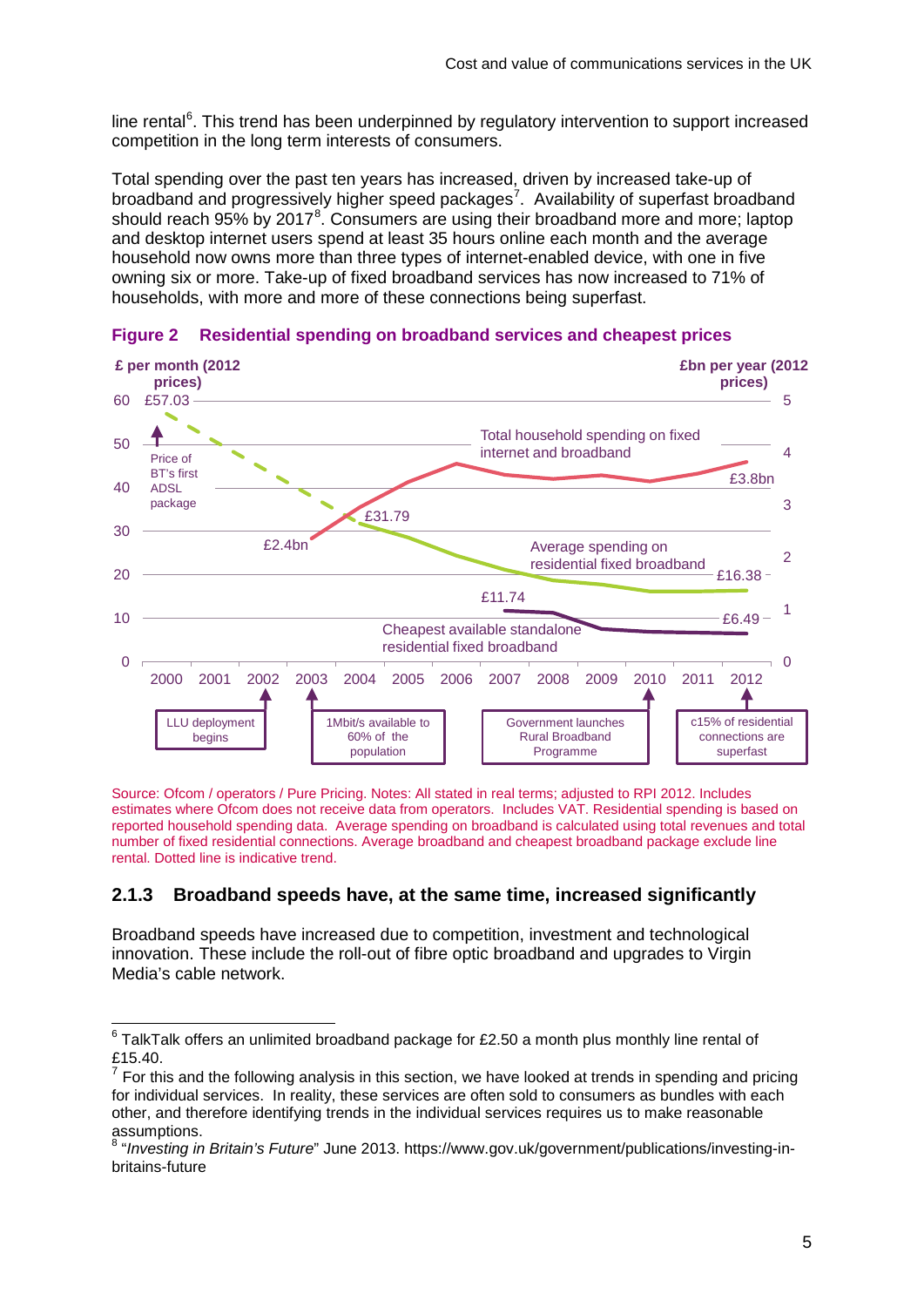

### **Figure 3 Average residential fixed broadband speed and average price per Mbit/s of available download speed**

Source: Ofcom / Samknows. Notes: All stated in real terms; adjusted to RPI 2012. Includes estimates where Ofcom does not receive data from operators; includes VAT. Actual residential broadband speeds are provided by Samknows. The average price per Mbit/s of broadband speed is derived from average broadband/internet spending and average broadband speeds. Average cost excludes line rental. Dotted line is indicative trend.

With increased speeds the time taken to download data has decreased and the cost of downloading data has fallen. The effective cost of downloading data fell by a third between 2011 and 2012. At the same time all of the main broadband suppliers offer unlimited packages with no data download limits. This means that each additional download is effectively free of charge at the point of use.



#### **Figure 4 Imputed effective cost of using 1GB of data (download or upload)**

Source: Ofcom / operators. Notes: All prices in real 2012 terms. Calculated from total internet/broadband revenues and total data use. Figures from March 2011, June 2012 and June 2013.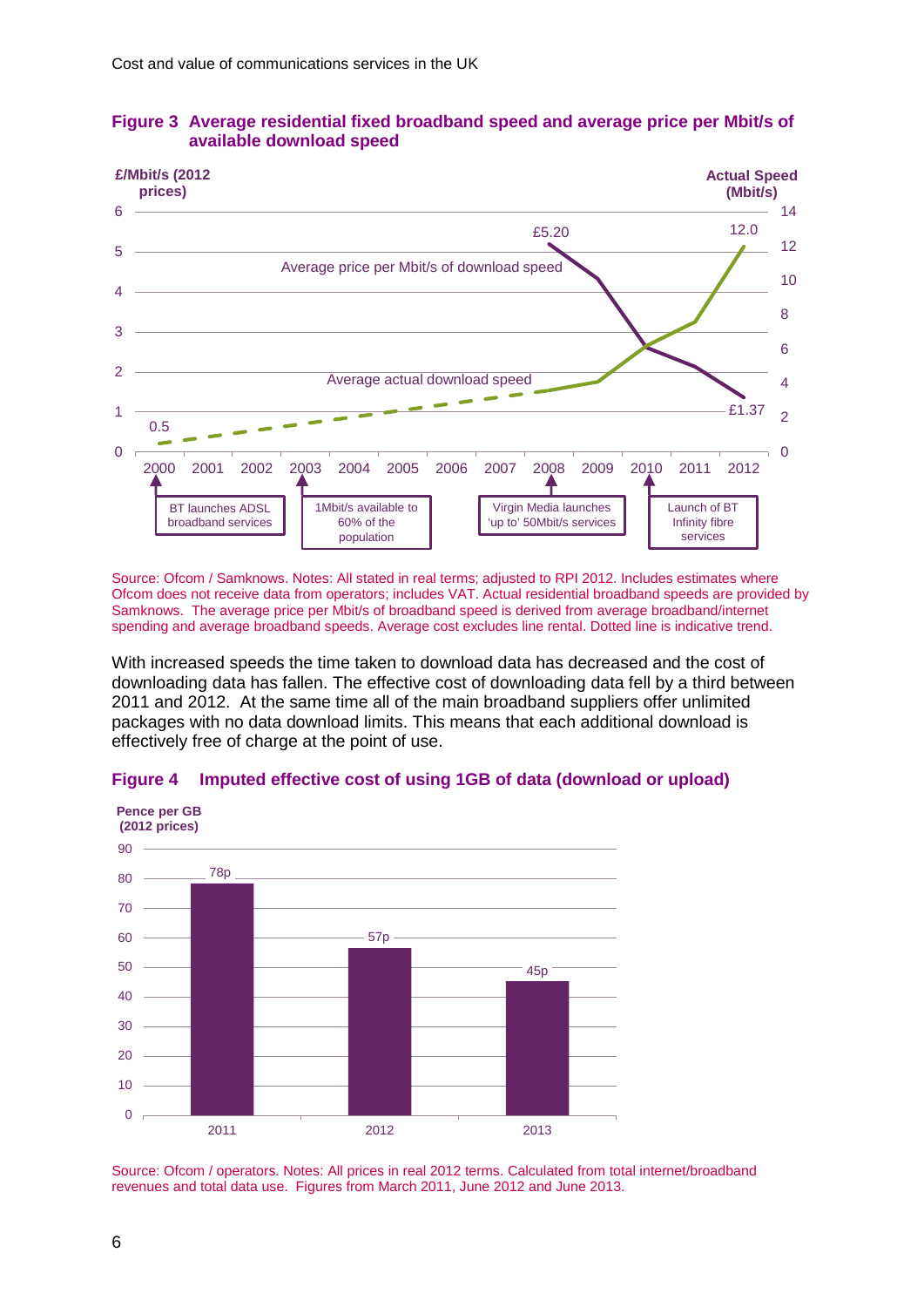### **2.1.4 Consumers are using mobile services more and for an increasing range of functions and the prices of services have fallen significantly**

Mobile phones are now embedded in the daily lives of nearly all UK consumers. The past ten years have seen the introduction of 3G and 4G networks. With the rise of mobile data over smartphones and other mobile devices like tablets, people are using their mobiles for an ever-increasing range of functions.

Despite dramatic increases in the capability and use of phones, prices for mobile phone services have fallen significantly over the past ten years. The price of a typical bundle of mobile services<sup>[9](#page-8-0)</sup> has more than halved.

There is a wide range in the level of mobile services available. At the high end, consumers can buy packages with 4G mobile data, unlimited consumption and smartphones. At the other end of the spectrum there are entry level handsets costing less than £10. Package allowances of 150 minutes, 5000 texts and 500Mb of data cost from £15. Some mobile operators have recently begun offering SIM-only tariffs from around £5 per month<sup>[10](#page-8-1)</sup>.



**Figure 5 Typical mobile prices and residential spending on mobile services**

Source: Ofcom / operators. Notes: All stated in real terms. Includes estimates where Ofcom does not receive data from operators; adjusted to RPI 2012; includes VAT. The basket is based on average use of line rental and calls (local, national, international and calls to mobiles) in 2012. We calculate the cost of the basket over time by calculating an average cost per unit in each year and applying these to average use in 2012 to give an indication of what this use would have cost in each year.

While prices have fallen, use has increased significantly. The volume of voice calls via mobile has more than doubled in the past ten years. The volume of SMS has increased from 24 billion to over 170 billion. 92% of adults now use a mobile phone. The proportion of mobile users who have smartphones has also increased, rising from 27% in Q1 2011 to 51% in Q1 2013.

<span id="page-8-0"></span> $9$  Defined as the average price for a standardised level of use over time. Mobile data consumption has been estimated.

<span id="page-8-1"></span> $10$  Price information available on price comparison websites, January 2014.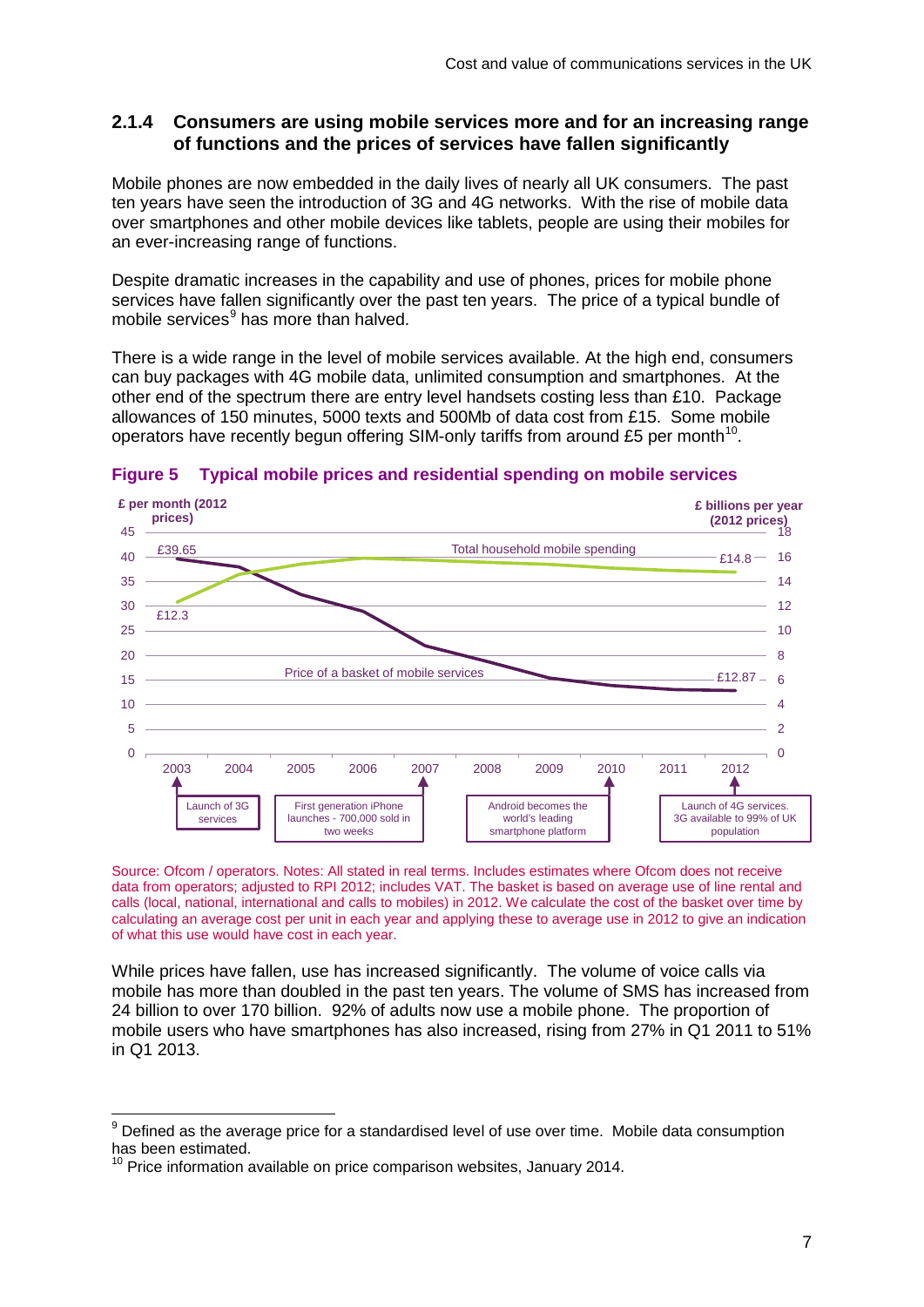

### **Figure 6 Outgoing mobile call, SMS and data volumes**

Source: Ofcom / operators. Notes: All stated in real terms. Includes estimates where Ofcom does not receive data from operators; adjusted to RPI 2012; includes VAT. Annual mobile data throughput (upload and download) extrapolated from a single month in each year; data collection began in 2011.

### **2.1.5 The price of a typical bundle of fixed line services has also fallen**

Average fixed line connection and usage charges have fallen over the past ten years. This is despite a significant fall in fixed voice volumes.





Source: Ofcom / operators / ONS. Notes: All stated in real terms. Includes estimates where Ofcom does not receive data from operators; adjusted to RPI 2012; includes VAT. The basket is based on average use of pre-pay contracts, calls (UK geographic, on-net, off-net, international calls) and messages (SMS and MMS) in 2012. We calculate the cost of the basket over time by calculating an average cost per unit in each year and applying these to average use in 2012 to give an indication of what this use would have cost in each year.

Call volumes have fallen partly because people have used mobiles more. Mobile call volumes have risen significantly over the ten-year period. Consumers with internet access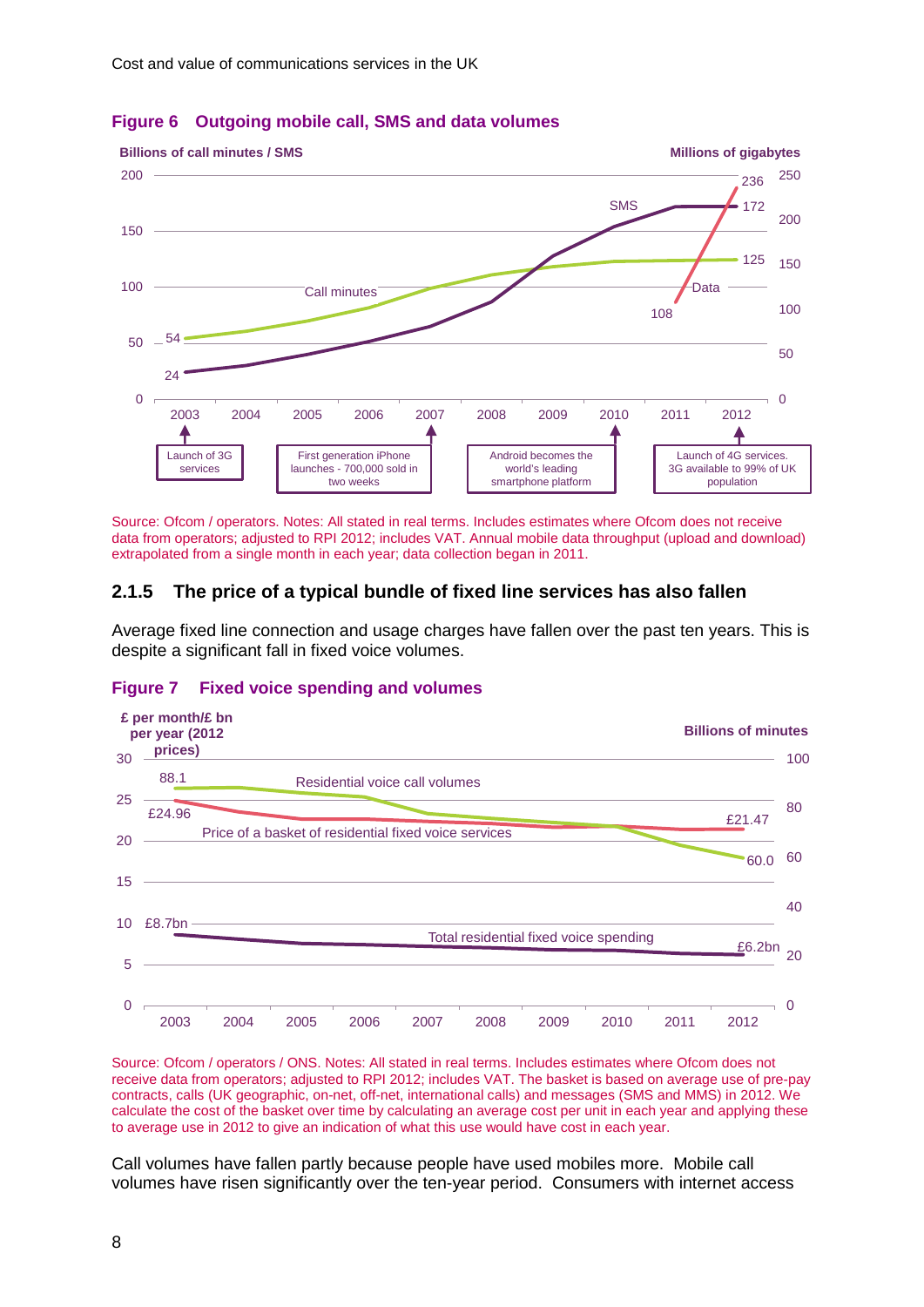can also use voice over IP (VoIP) services such as Skype to avoid paying call charges altogether. This is an increasing trend: Ofcom's consumer research shows that 33% of households have used VoIP to make voice calls at home<sup>[11](#page-10-0)</sup>.

### **2.1.6 Some standalone line rental charges have risen over recent years but cheaper alternatives are available**

There is an active market in the UK for standalone (i.e. not bundled) fixed line rental services. Retail competition is enabled by regulated access to wholesale line rental, the price of which has fallen and will continue to fall. This has enabled the provision of competitive services by other providers. For example, the Post Office currently offers a standalone landline service for £12 per month.

Social tariffs are also available as a low cost option for low income users. The price of BT Basic, the principal social tariff, is lower now in real terms than it was six years ago. This is a good choice for eligible consumers with low outbound call usage (for example, for consumers who rely more on receiving than making calls to keep in touch). Eligibility is defined as being in receipt of certain benefits available to low income households<sup>12</sup>.

Despite this range of choice and the overall positive trend in fixed voice costs, some retail prices for line rental have increased in recent years. This is related to the fact that landlines generally tend to be sold as a bundle with other products – historically with voice calls, more recently with broadband. Market competition has tended to focus on the headline price of the bundle, which has generally fallen. Consequently consumers buying a landline service without broadband may not benefit fully from the effects of competition. Furthermore, some providers (TalkTalk and Virgin Media) have recently ceased their standalone landline service. Ofcom will continue to monitor this situation carefully.

<span id="page-10-1"></span><span id="page-10-0"></span><sup>&</sup>lt;sup>11</sup> Wave 2 2013 Tech Tracker survey<br><sup>12</sup> Consumers are eligible for BT Basic, the principal social tariff, if they are in receipt of the following benefits: Income Support, Income Based Jobseeker's Allowance, Pension Credit (Guaranteed Credit), Employment Support Allowance (Income Based) or Universal Credit (and are on zero earnings).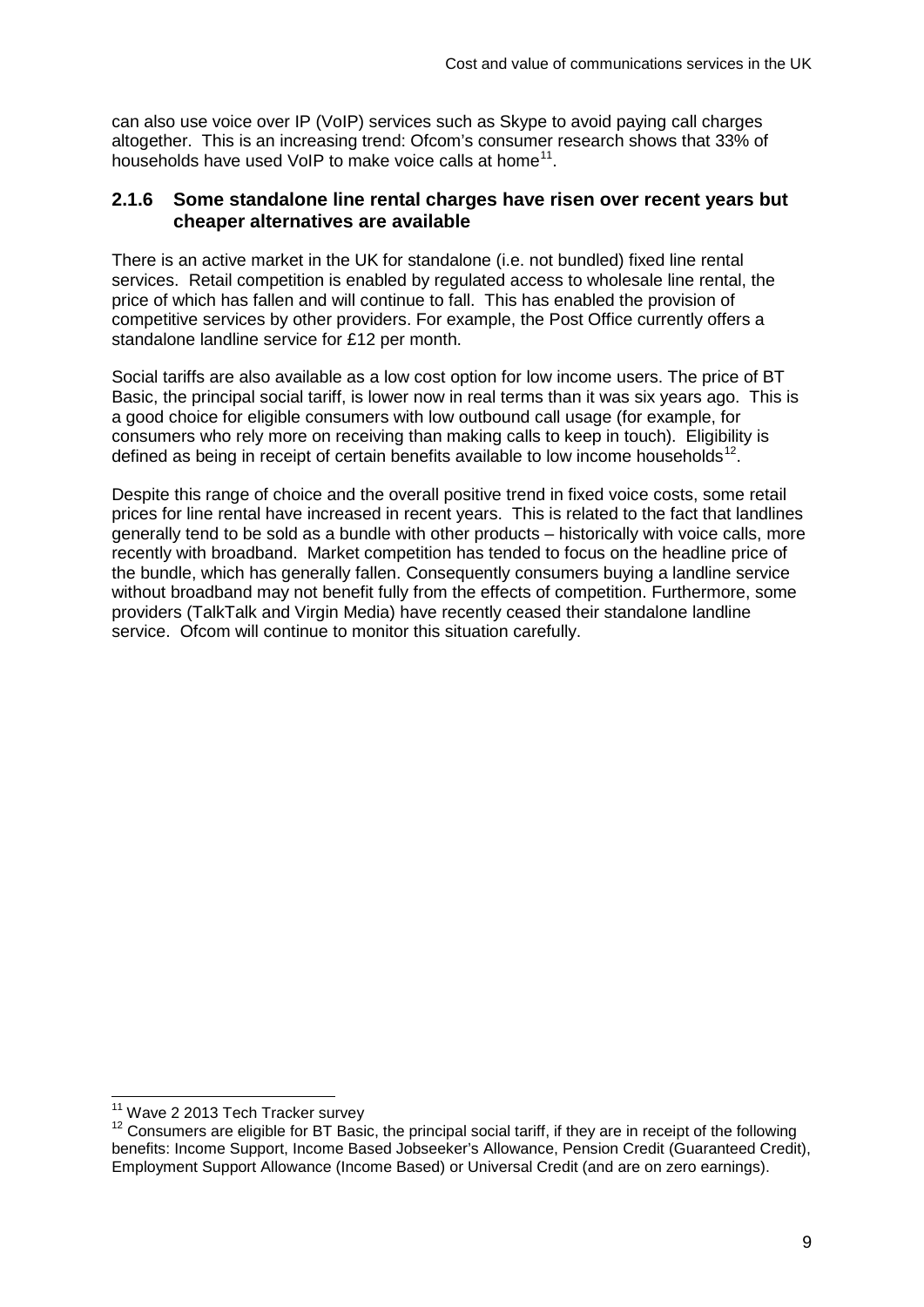

### **Figure 8 Standalone line rental costs**

Source: Ofcom / operators / ONS. Notes: All stated in real terms. Adjusted to RPI 2012; includes VAT. BT Basic was called 'Low User Scheme' before 2007. Alternative providers offer different amounts of bundled calls, which this analysis does not attempt to standardise.

## **2.1.7 The price of access to free-to-view TV has decreased in real terms while choice and functionality have increased**

The price of free-to-view  $TV$  – the TV licence fee – has remained broadly stable over time and has been falling in real terms since it was frozen by the government in 2010.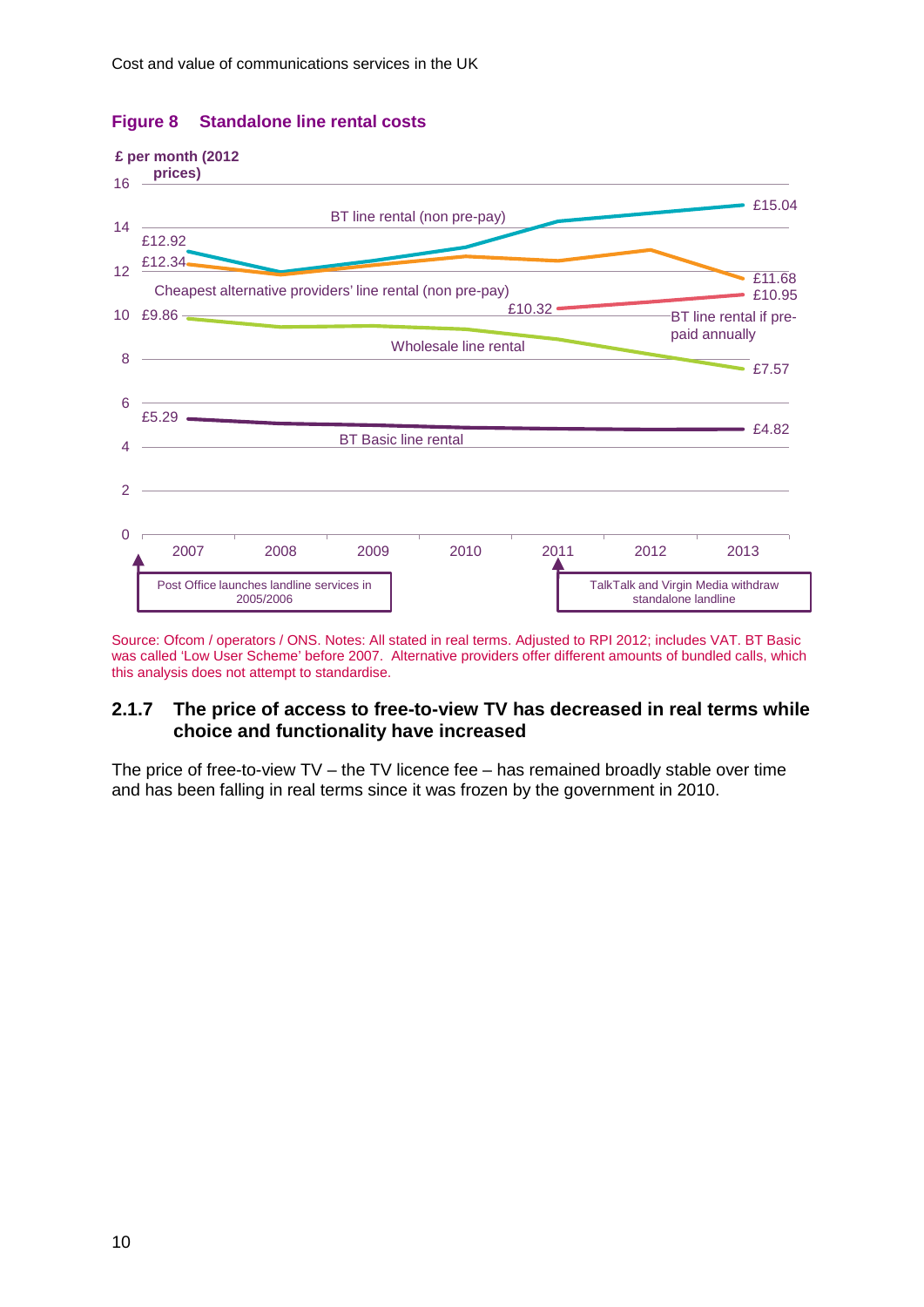

## **Figure 9 Price of TV licence fee**

#### Source: BBC Trust, Annual reports and accounts. Notes: All figures in real terms. RPI 2012.

Choice and functionality have increased at the same time, although not directly related to the TV licence fee. Since switchover to digital TV began in 2007 the choice in free-to-view channels has increased significantly. Freeview now offers high definition (HD) channels and catch-up functionality. Freesat offers a satellite alternative to the Freeview service on digital terrestrial television, with a broadly similar selection of channels available without subscription for users purchasing a receiver. YouView was introduced in 2012 and provides the capability of catch-up, on demand, the ability to pause, rewind, record and the full range of 70 digital channels. This is a rapidly evolving sector of the market.

### **2.1.8 Trends in pricing for pay TV are mixed. Some pay TV prices have gone up while there is evidence that choice and functionality have also increased**

Some pay TV consumers have seen small real terms price increases over the past ten years for some packages. At the same time there are choices available to consumers in terms of traditional pay TV offerings as well as new 'over the top' (OTT) alternatives, which utilise consumers' internet connection. This means that some consumers, depending on their choice of available services, will have seen their spending on pay TV services decline over time.

The figures below are illustrative and present headline prices for major operators. It is worth noting our understanding that many consumers are able to negotiate discounts on the advertised package price. Examples of Sky and Virgin Media package prices are presented here as these are the two largest pay TV providers. There are other pay TV providers, including BT TV and TalkTalk TV, offering different packages at a variety of prices. The increasing number of OTT alternatives offer options for relatively low cost content packages. For example, consumers primarily interested in films (beyond the Freeview channels) can buy a package of TalkTalk broadband and TV for around £8 per month (before line rental) and either Netflix of Lovefilm for around £6 per month.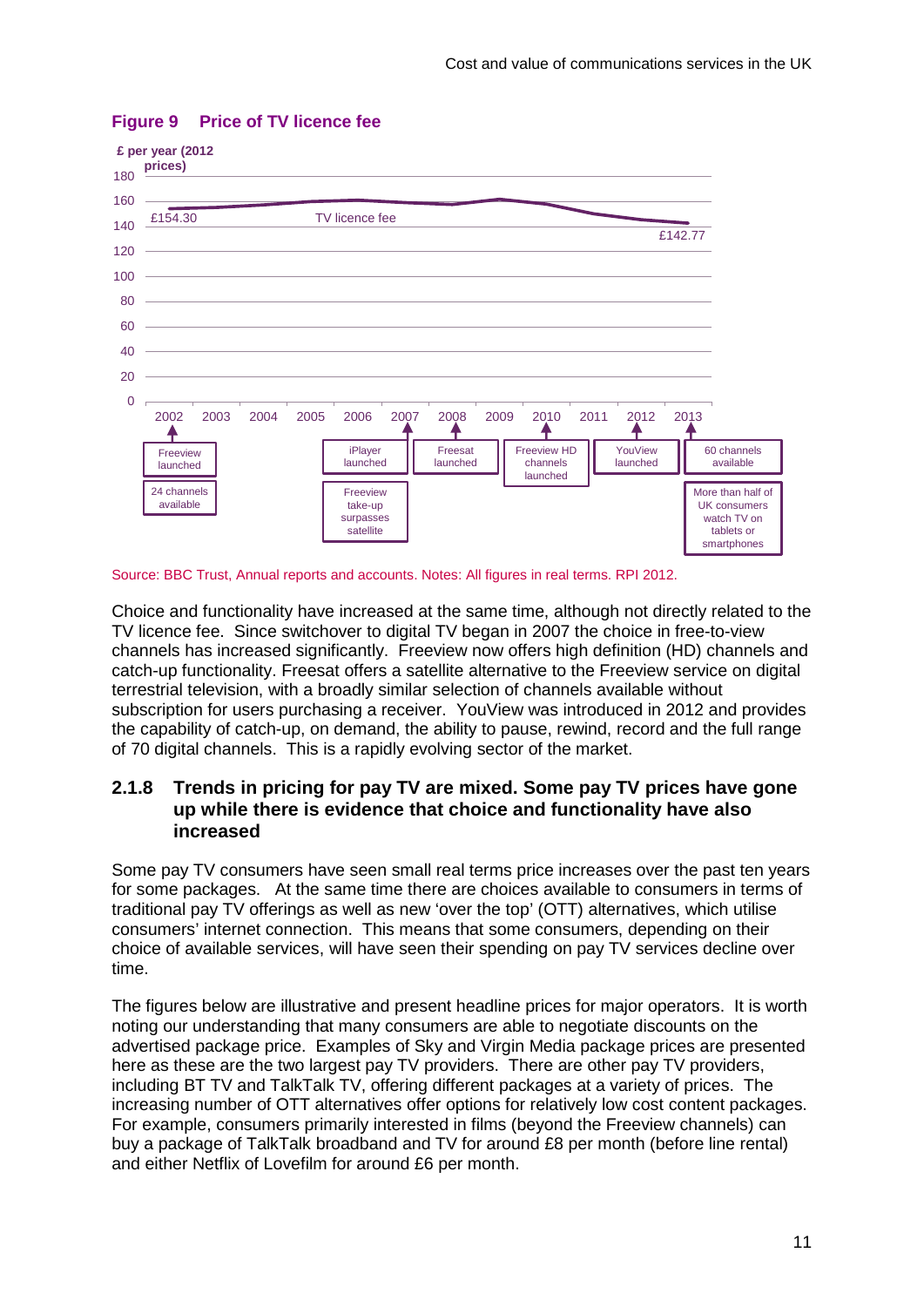

### **Figure 10 Example Sky pay TV prices**

Source: Sky an[d http://stakeholders.ofcom.org.uk/binaries/broadcast/reviews-investigations/pay-tv/trends.pdf.](http://stakeholders.ofcom.org.uk/binaries/broadcast/reviews-investigations/pay-tv/trends.pdf) Notes: All prices stated in real terms. Adjusted for RPI 2012. Includes VAT. Where prices have changed midyear, September prices have been used. 'Sky Big Basic' is defined for these purposes as the most "'basic' premium service available, i.e. before movies, sport and most premium content is added. "Sky Big Basic" was calculated using Sky 6 Mix from 2001-2009. 6 Mix ceased to exist in 2010, after which the Sky Entertainment Extra package price is used. All packages have changed in content over time, for example, since March 2012 the Dual Sports package has included an additional channel, Sky Sports F1. Sky top-tier prices do not include High Definition charge.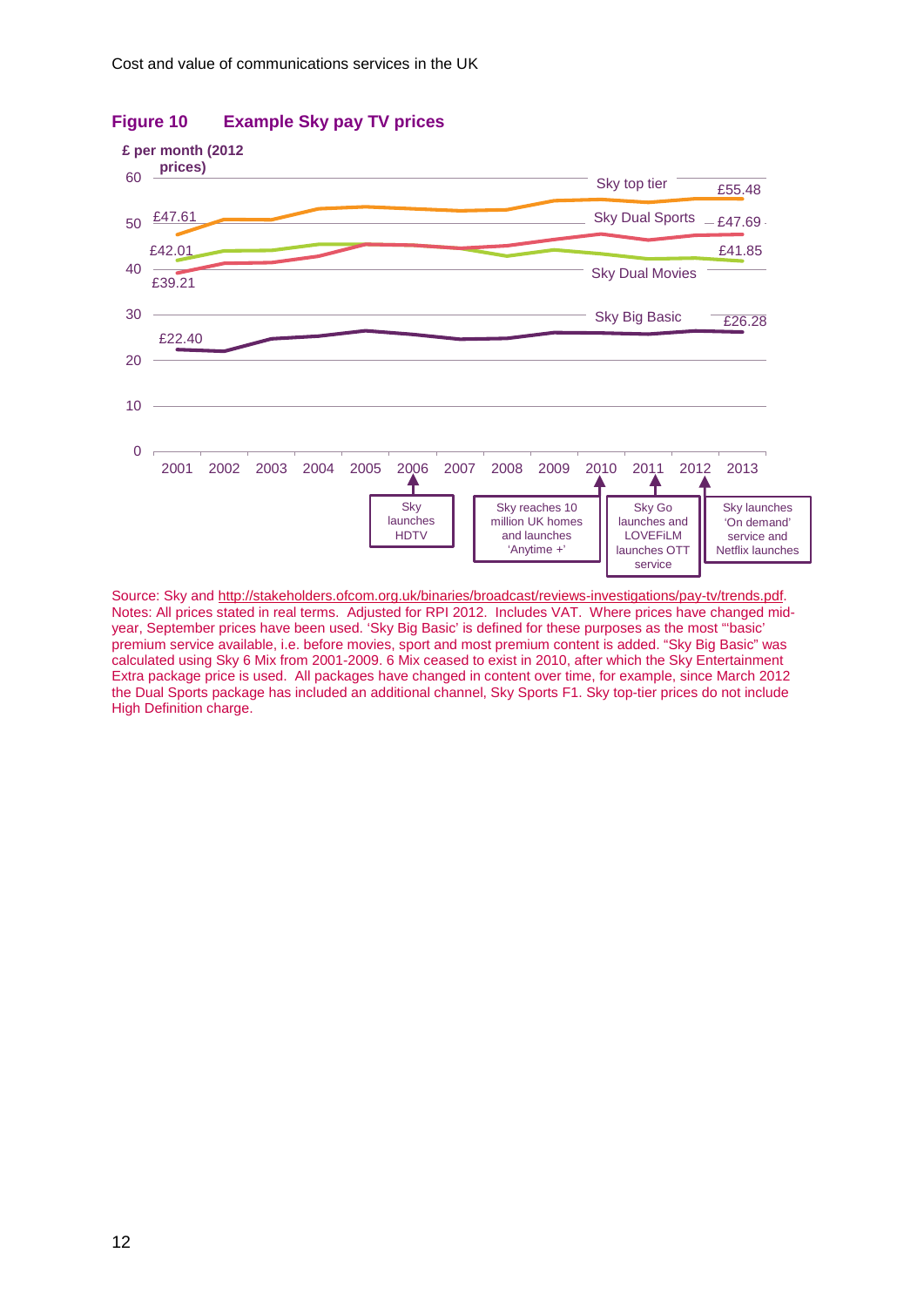

#### **Figure 11 Example: Virgin Media pay TV prices**

Source: Virgin an[d http://store.virginmedia.com/digital-tv/channels/sky-movies.html.](http://store.virginmedia.com/digital-tv/channels/sky-movies.html) Notes: All prices stated in real terms. Adjusted for RPI 2012. Includes VAT. Some prices have been calculated on the basis of average monthly pricing.

Note on pay TV Figures 10 and 11 above: These charts are intended to facilitate a consideration of trends over time. The packages shown are a selection from many available packages, are not equivalent to each other and therefore cannot be compared. These charts look at standalone pay TV prices only, not prices of pay TV when it is sold in a bundled package with other services such as broadband. In many cases the cheapest pay TV prices may in fact be available as part of a bundle. We note that many customers do not pay headline prices as a result of discounts and offers. The TV packages shown above have changed over time; the number of basic channels has increased for some packages, High Definition is included in some later package prices for Virgin (but not for Sky)*,* On Demand is included in some later packages*,* and the functionality of the set top box has improved over time.

As the number of pay TV subscriptions has grown, packages have changed over time and consumers are able to switch between different packages, it is also interesting to look at what consumers have paid on average for their pay TV service. The figure below shows that average real terms spending on pay TV has remained fairly constant over time.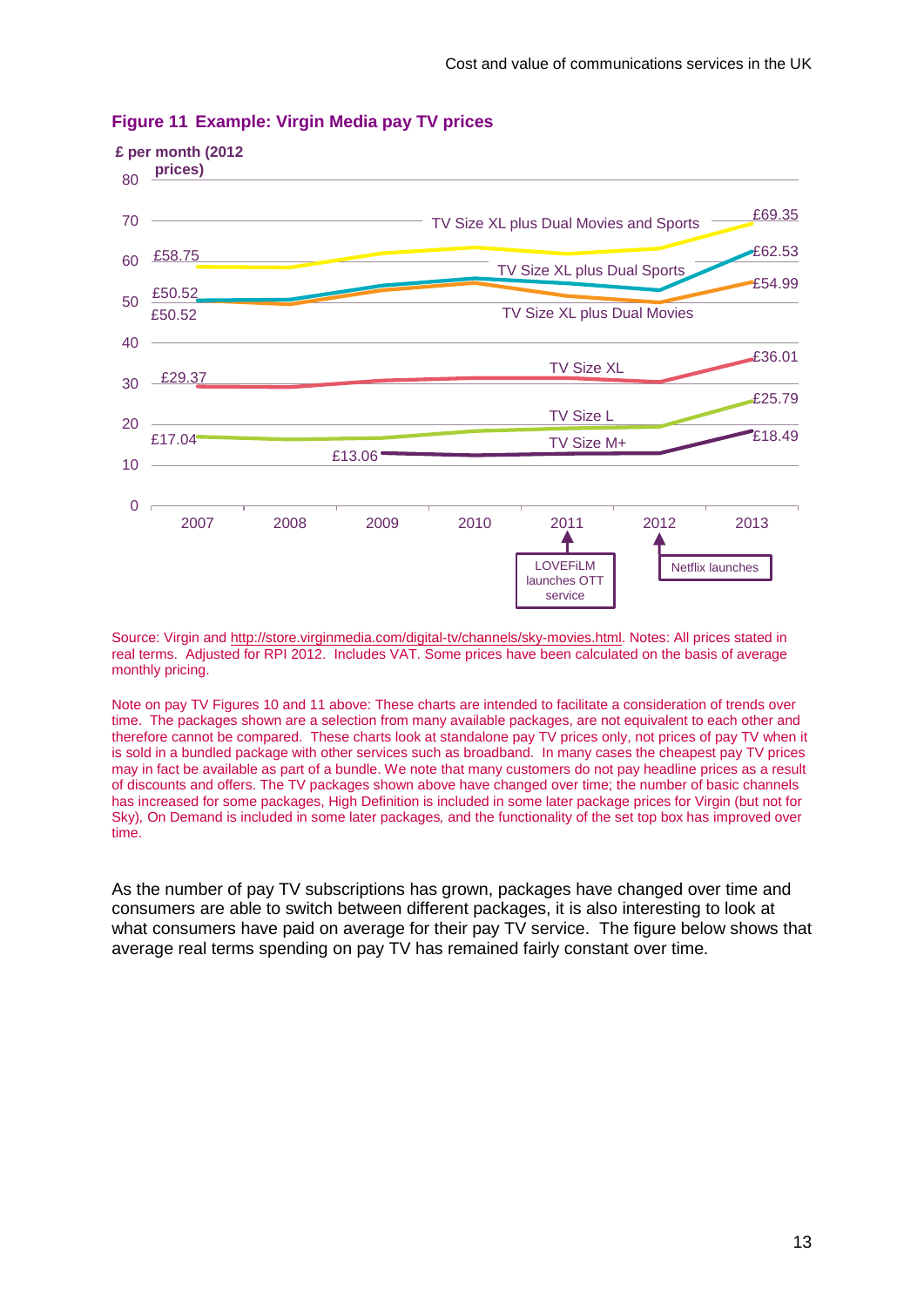

### **Figure 12 Average spending on pay TV services over time**

Source: Ofcom analysis of operator data. Notes: Figures are approximate and based on pay TV revenues and subscriber numbers for major operators.

### **2.1.9 Buying services as bundles typically offers better value than buying standalone services**

Consumers have the choice of buying services in a bundle or individually as standalone services. For example some consumers may buy a landline service from one provider and a broadband service from another. Other consumers may buy both together as a bundle from a single provider. Prices for bundled services are typically cheaper than the equivalent total price of standalone services.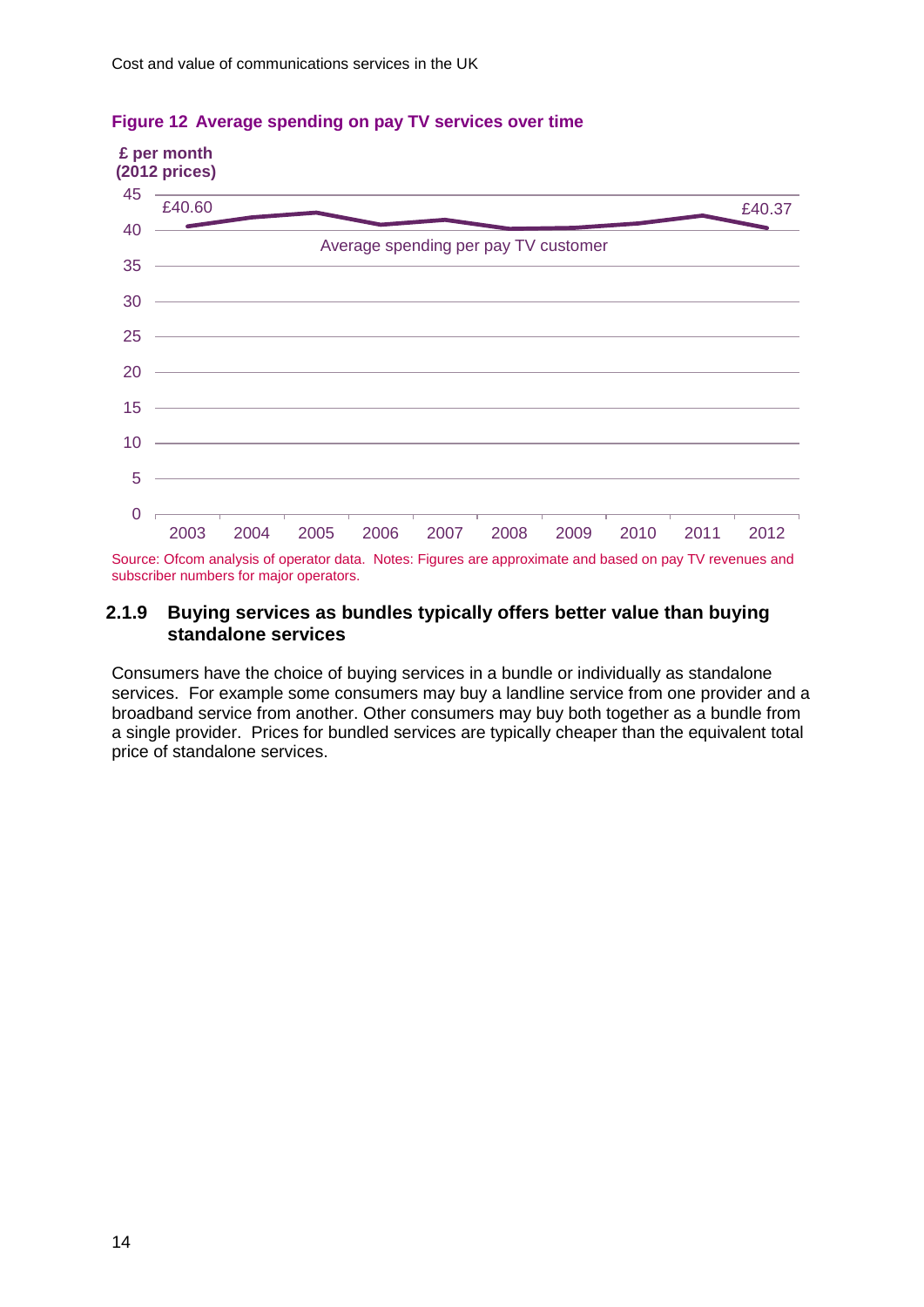





Source: PurePricing, Ofcom, operators. Notes: Average prices of packages are unweighted averages of prices offered by BT, Virgin Media, TalkTalk, Sky and Orange/EE for basic offerings of each service where offered. Standalone pay TV based on Sky and Virgin Media prices for basic offering. Where package prices changed midyear, September price has been used. Adjusted to RPI 2012.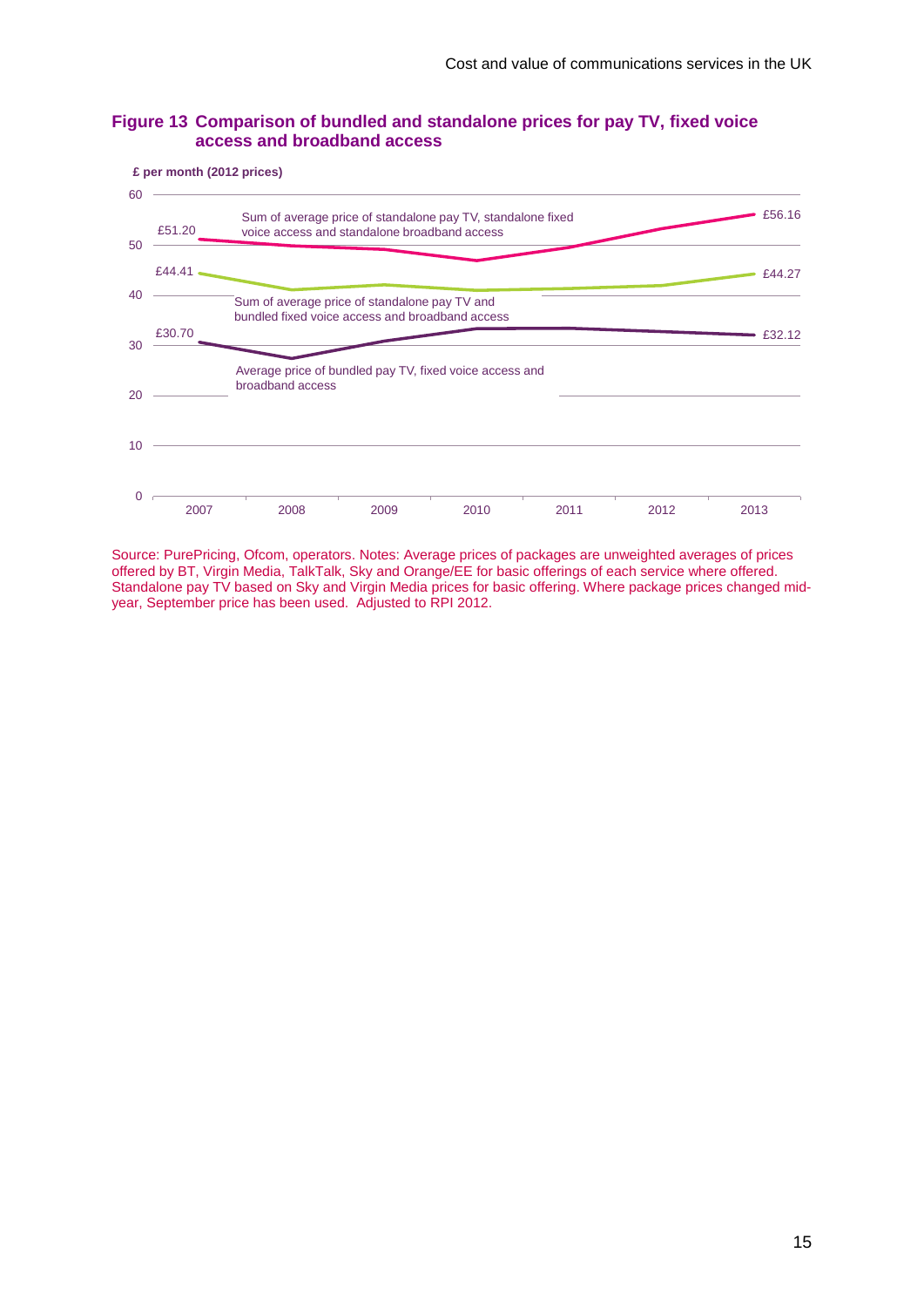# <span id="page-17-0"></span>The distinction between core and discretionary services

Consumers have discretion as to which communications services they use. Some services may substitute for others – for example mobile for fixed voice. Within a service there is typically a wide range of options. For example, mobile phone handsets and services range from basic and low use to very sophisticated with unlimited use. Consumers are able to make choices about which services to consume and match these choices to their budgets.

### **3.1.1 There is an important distinction in the communications sector between core and discretionary services**

For the purposes of a simple comparison we have constructed a working definition of the services which might be considered 'core' for the modern UK household.

| <b>Core</b>                   | <b>Discretionary</b>                                               |
|-------------------------------|--------------------------------------------------------------------|
| Free-to-view TV               | Pay TV                                                             |
| Basic broadband<br>connection | Unlimited and/or superfast broadband                               |
| Basic mobile telephony        | High end mobile – high use, including data                         |
| Basic landline access         | High end landline packages - anytime use, international<br>calling |

### **3.1.2 The best available price for a basket of core services is £46 per household per month; less for low income and elderly consumers**

To examine the price of these core services we have modelled a hypothetical set of monthly household use:

- Fixed line voice with 100 call minutes
- Fixed broadband with 10Mbit/s minimum headline speed
- Two mobile connections, both with 50 call minutes and 50 texts per month
- Free-to-view television, i.e. a TV licence

We have examined the prices on offer for these services across all the main players in the market. The best price available for the basket of services described above is currently around £46 per month.

Cheaper packages are available for more vulnerable consumers. A household eligible for BT Basic and with lower fixed voice consumption needs could pay £39 per month for the core services. A single person elderly household with low fixed voice usage, taking a free TV licence and BT Basic (subject to eligibility), as well as a basic mobile and broadband service, could pay as little as £20 per month for the core services. If the consumer wanted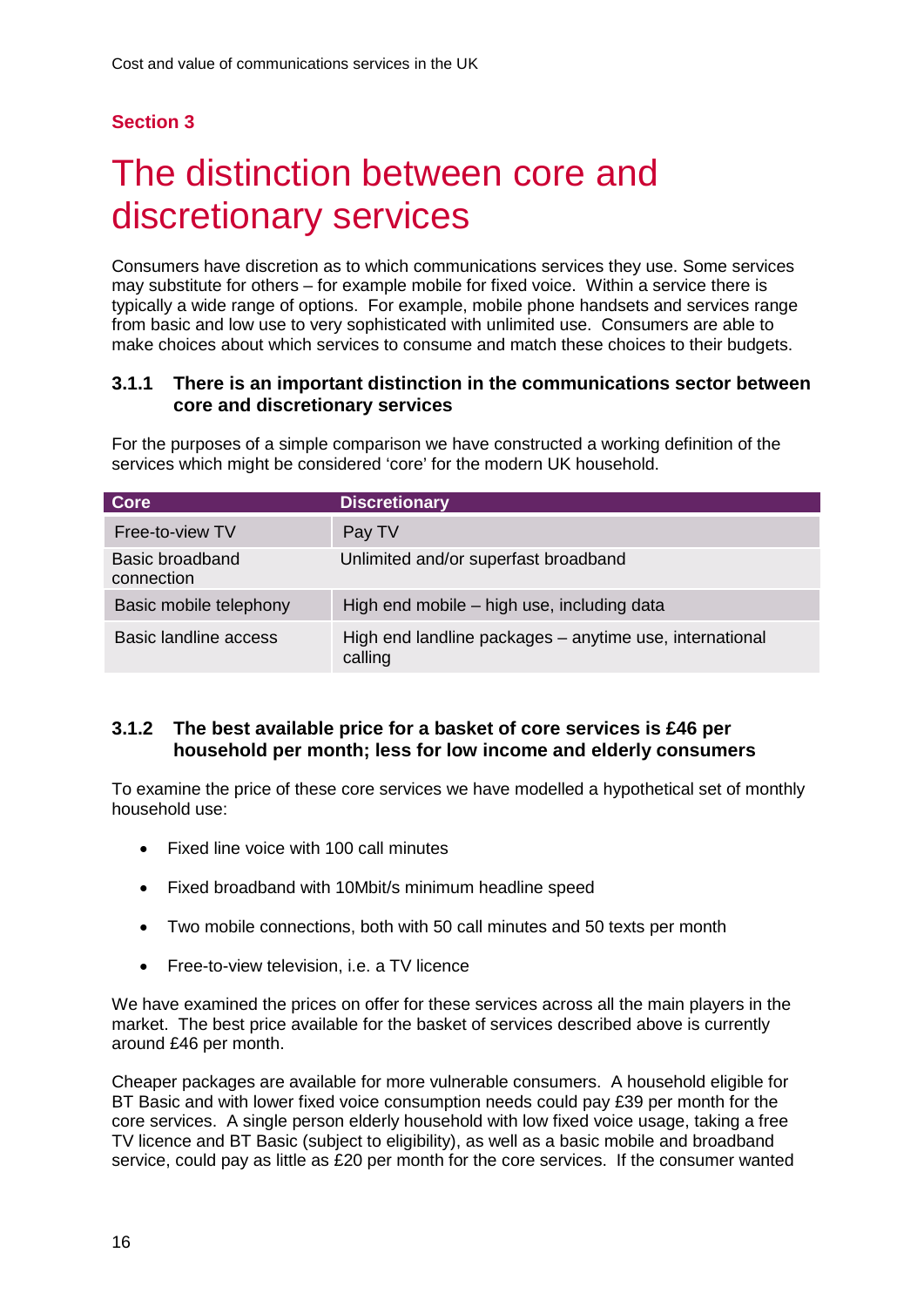only the very minimum of fixed line voice access, they could buy BT Basic at £5.10 per  $month<sup>13</sup>$ 

The price of each of these baskets has declined since 2011.



**Figure 14 Lowest available prices for 'core' communications services** 

Source: Ofcom analysis of best value tariff data supplied by Teligen. Plusnet website for Plusnet broadband price in 2013. Figures in real terms, RPI 2012. Lowest available price for a standard household in 2013 prices is £46 per month in 2013.

To extend the analysis of core services further, Ofcom is currently undertaking further research on the affordability of telecom services which might be regarded as essential. We expect to report on this research during 2014.

### **3.1.3 The cost of core communications services represents 1.7% of household income on average**

The basket of core services costing £46 is equivalent to around 1.7% of gross household income. We know that the average household spends just over 3% of its income on communications services, suggesting that the average household chooses to buy a reasonable amount of additional, discretionary services.

We have compared this cost to actual household spending on communications in different income groups. The expenditure necessary to access our hypothetical set of core communications services is within or near the bounds of average actual spending across the income distribution (Figure 15 below). These figures are based on average spending levels and therefore conceal variations in actual spending which may be significant. However, the fact that average spending on communications services exceeds the level we estimate required to use such core services suggests that most consumers choose to purchase further discretionary services.

<span id="page-18-0"></span> <sup>13</sup> [http://www.bt.com/includingyou/other-products-services-bt-basic.html.](http://www.bt.com/includingyou/other-products-services-bt-basic.html) BT Basic includes a limited number of included calls, after which calls are charged.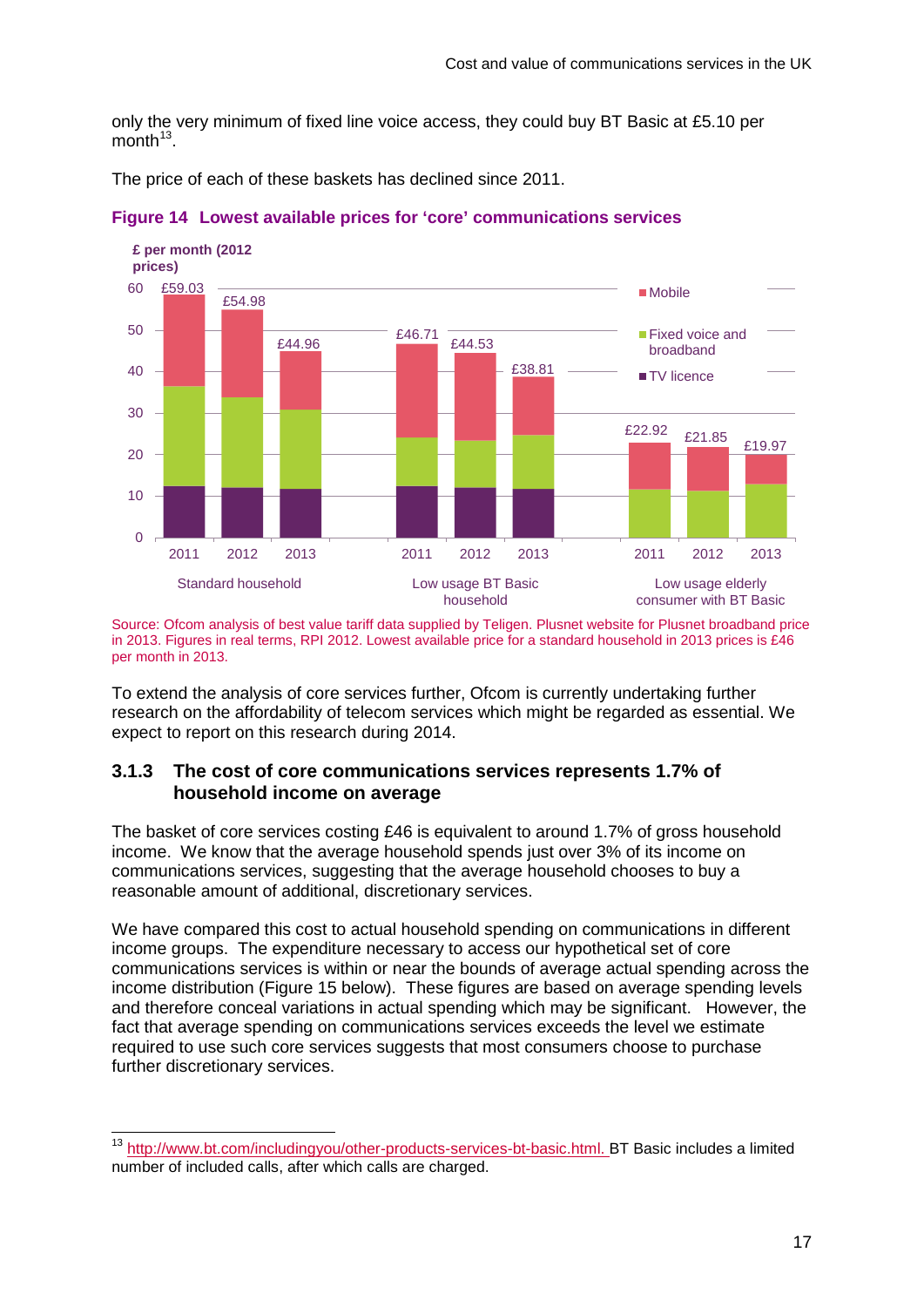For the lowest income decile, average spending is less than necessary expenditure. This could be for a number of reasons (not exclusive to the lowest-income households). It may be that some of these households use fewer communications services than we have modelled as core, perhaps because they are single person households and therefore do not need two mobile phones. Low income households may also be able reduce the cost of the core services by accessing social tariffs and a free TV licence subject to eligibility rules.



### **Figure 15 Spending on communications services as a percentage of gross household income by income decile**

Source: Teligen and ONS data, Ofcom analysis. Note: Calculations of the percentage spent on essential communications services are derived from the 'best pricing' offers identified for a basket of 'core services' (see previous section). Calculations are based on 2013 prices and 2011 income data, adjusted for inflation.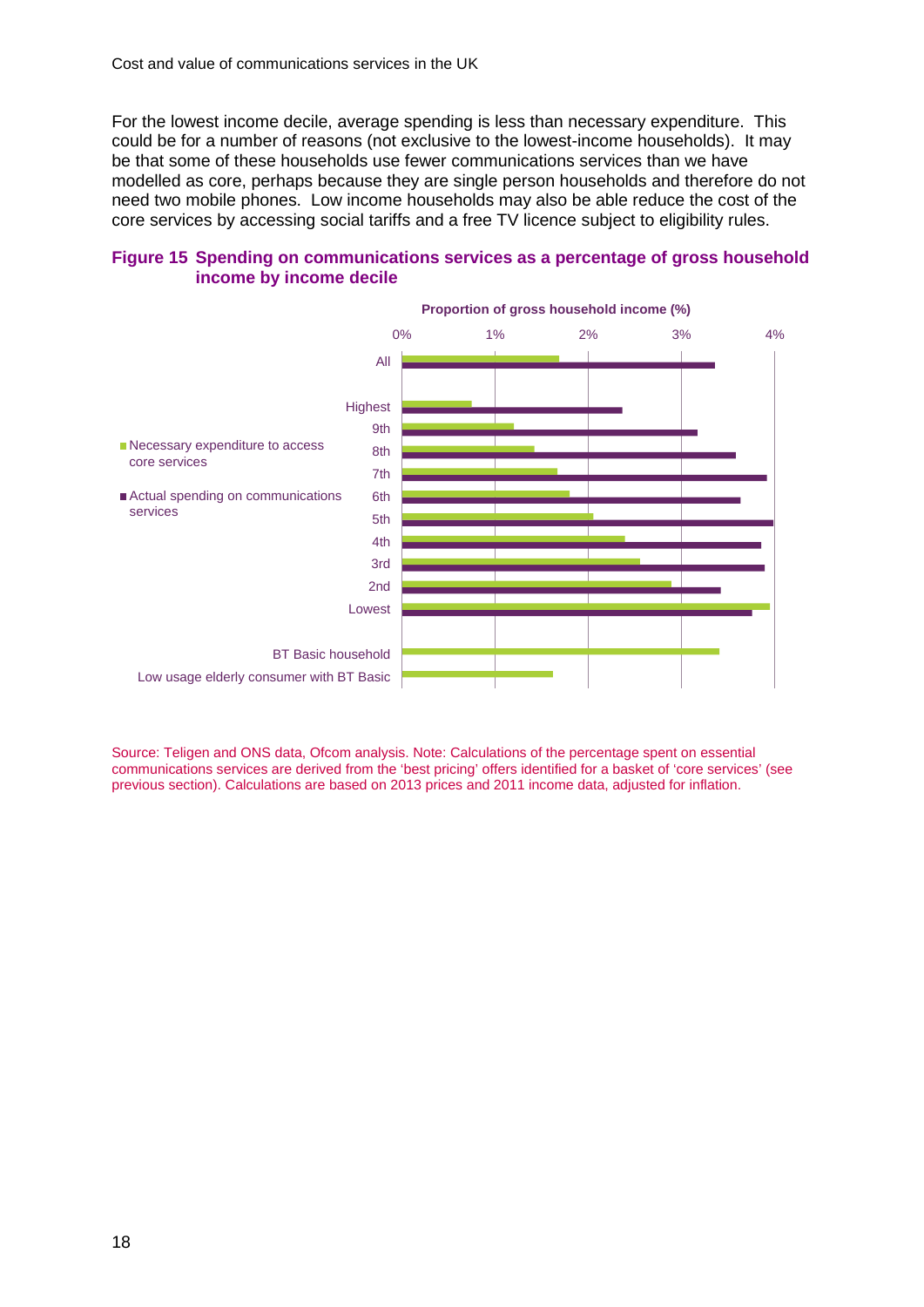## <span id="page-20-0"></span>Sectoral and international comparisons

There are considerable differences between the sectors subject to economic regulation in the UK. Nevertheless some comparisons can be made.

### **4.1.1 Consumers perceive communications services to provide good value for money relative to other regulated sectors**

Communications services have consistently outperformed other regulated sectors in terms of consumers' perception of value for money but do not score as well as supermarkets.

**Figure 16 Consumers' views on value for money of communications services and other services** 



Source: Firebrand Insight. Base: All respondents each year (1000+). Question: Please give a rating for the value for money you receive from your main provider in each category, over the last 12 months. Note: This chart includes relevant sectors taken from a broader series of available data points which are published in the *Consumer Experience Report*.

### **4.1.2 Low income households spend an increasingly large proportion of income on essential services like energy while spending on communications services has declined**

Spending on communications services as a proportion of income has decreased over time for the lowest income decile of households.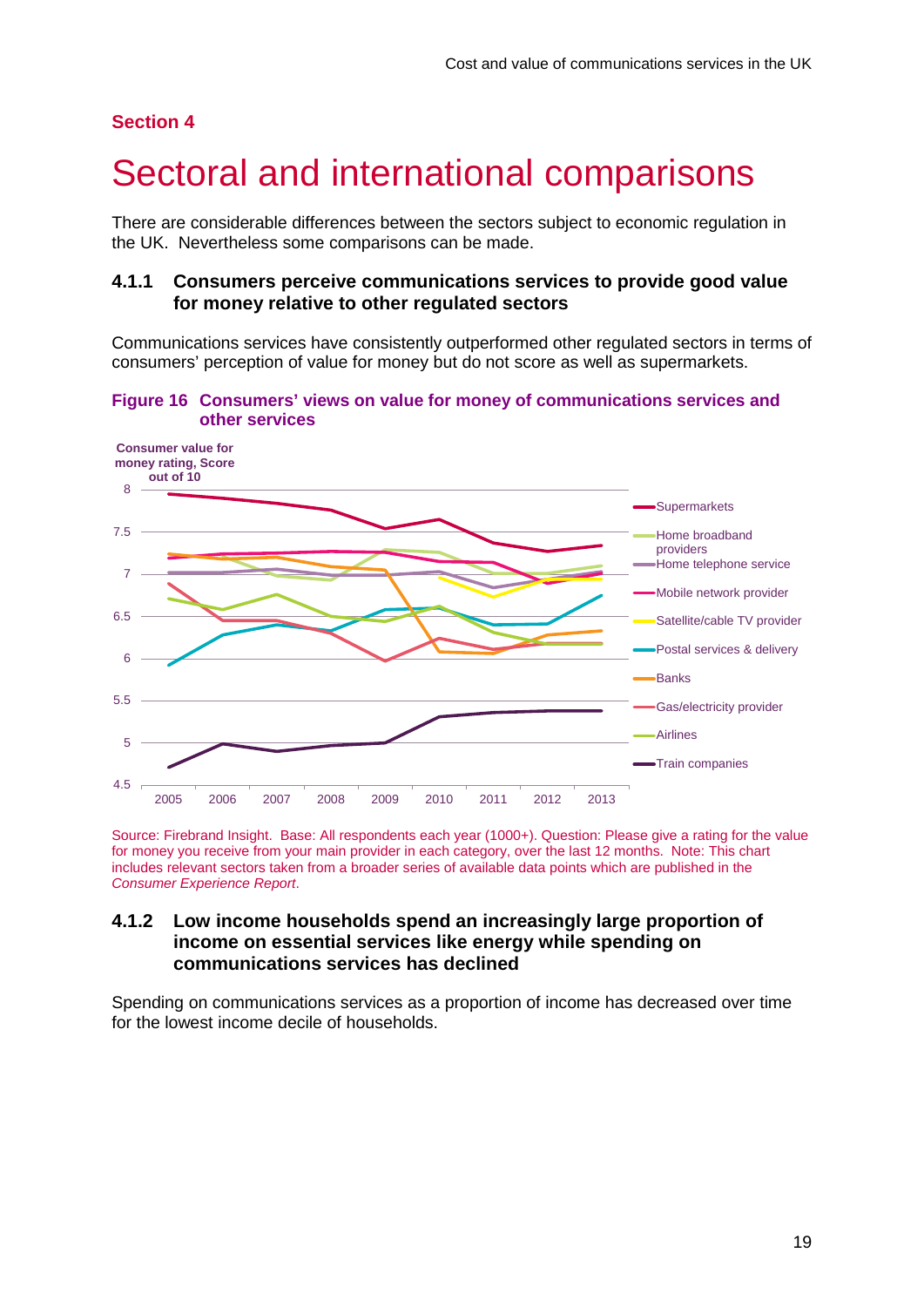



Source: ONS, Family Spending data and Ofcom analysis. Communications spending includes telephone purchase, TV licences, fixed line, mobile, internet and pay TV services. Income figures are gross.

Looking across all income groups, communications spending as a percentage of income varies less for communications than it does for energy and water. This might suggest that consumers are better able to manage spending on communication services to match their disposable income.

#### **Figure 18 Household spending by income decile, 2012**



**Spending as a % of income**

Source: ONS, Family Spending data and Ofcom analysis. Communications spending includes telephone purchase, TV licences, fixed line, mobile, internet and pay TV services. Income figures are gross.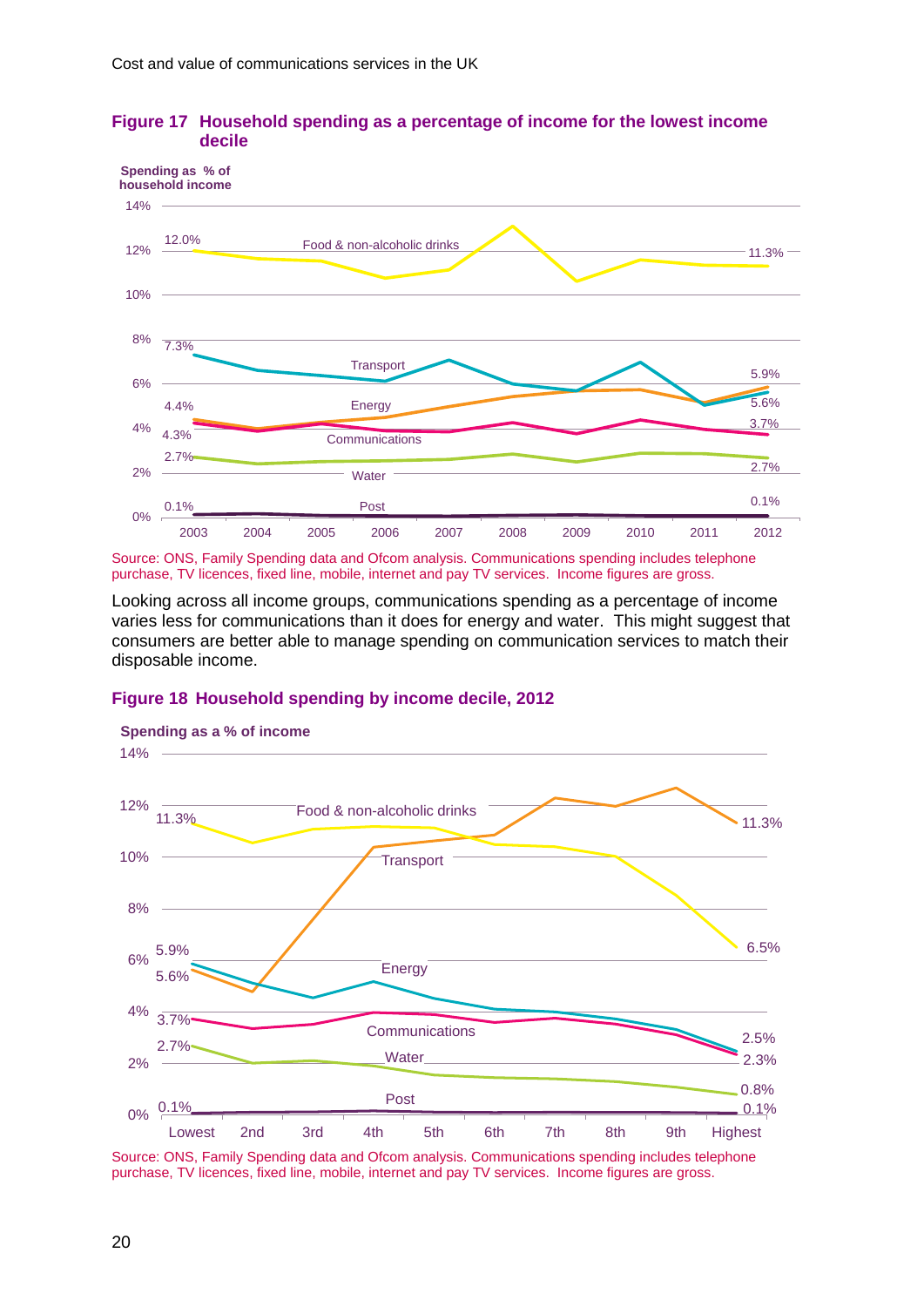It is important to compare the communications sector in the UK to that in other countries in order to establish the UK's relative performance. The *International Communications Market Report* (ICMR), published by Ofcom in 2013, has done this<sup>14</sup>. It finds that UK consumers are benefiting from lower priced communications services than those in other major European countries and the US.

### **4.1.3 The UK ranks cheapest, or second cheapest, in the US and EU5 for most baskets of communications service**

As an example of the analysis contained in the ICMR, we conducted a basket comparison of the UK with the US and the EU5. We looked at a range of baskets of communications services that include services including line rental, call bundles, broadband and TV services, ranging from low cost/low use (Basket 1) to high-end (Basket 5).

<span id="page-22-0"></span> <sup>14</sup> [http://stakeholders.ofcom.org.uk/market-data-research/market-data/communications-market](http://stakeholders.ofcom.org.uk/market-data-research/market-data/communications-market-reports/cmr13/international/)[reports/cmr13/international/](http://stakeholders.ofcom.org.uk/market-data-research/market-data/communications-market-reports/cmr13/international/)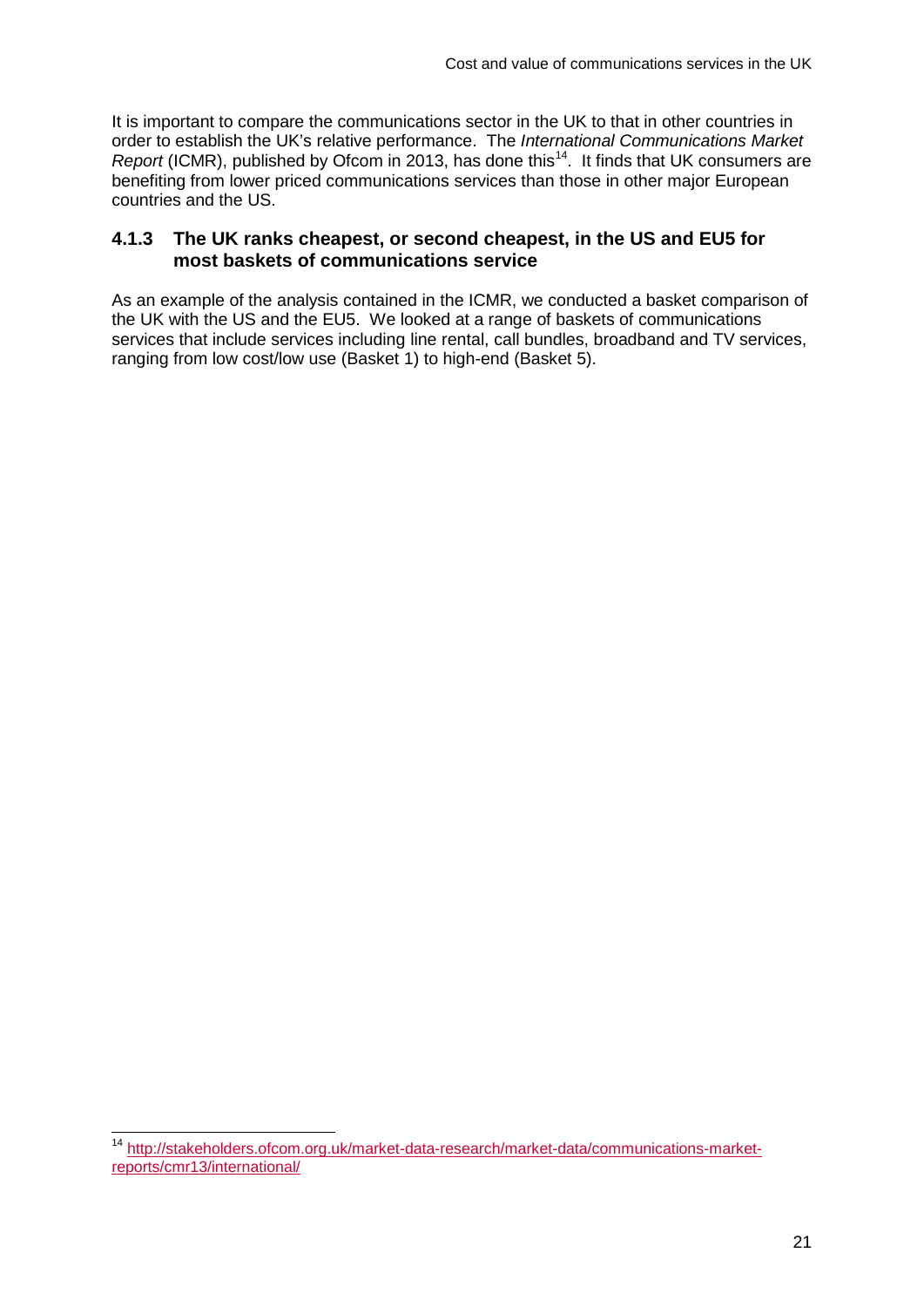### **Figure 19 International ranking for pricing of a range of typical baskets**

| Basket 1: A low use household with basic needs |                     |         |
|------------------------------------------------|---------------------|---------|
| Country                                        | Price (£ per month) | Ranking |
| Italy                                          | 28                  |         |
| <b>UK</b>                                      | 34                  | 2       |
| Germany                                        | 34                  | 3       |
| France                                         | 36                  | 4       |
| Spain                                          | 40                  | 5       |
| <b>USA</b>                                     | 50                  | հ       |

| Basket 2: A broadband household with basic needs |                     |         |
|--------------------------------------------------|---------------------|---------|
| Country                                          | Price (£ per month) | Ranking |
| UK.                                              | 34                  |         |
| Italy                                            | 39                  | 2       |
| Germany                                          | 41                  | 3       |
| France                                           | 45                  |         |
| Spain                                            | 50                  | 5       |
| USA                                              | 73                  |         |

| Basket 3: A mobile 'power user' |               |  |
|---------------------------------|---------------|--|
| Price (£ per month)             | Ranking       |  |
| 54                              |               |  |
| 63                              | $\mathcal{P}$ |  |
| 70                              | 3             |  |
| 101                             | 4             |  |
| 112                             | 5             |  |
| 119                             | հ             |  |
|                                 |               |  |

| Basket 4: A family household with multiple needs |                     |         |
|--------------------------------------------------|---------------------|---------|
| Country                                          | Price (£ per month) | Ranking |
| France                                           | 77                  |         |
| <b>UK</b>                                        | 80                  | 2       |
| <b>Italy</b>                                     | 98                  | 3       |
| Germany                                          | 131                 | 4       |
| Spain                                            | 155                 | 5       |
| USA                                              | 217                 | 6       |

| Basket 5: An affluent two person household |                     |               |
|--------------------------------------------|---------------------|---------------|
| Country                                    | Price (£ per month) | Ranking       |
| Italy                                      | 100                 |               |
| Germany                                    | 109                 | $\mathcal{P}$ |
| France                                     | 115                 | 3             |
| UK.                                        | 127                 | 4             |
| Spain                                      | 142                 | 5             |
| <b>USA</b>                                 | 198                 | 6             |
|                                            |                     |               |

Source: Ofcom using data supplied by Teligen. Notes: Based on 'best offer' pricing. Includes multi-play. TV includes licence fee. We have constructed five household types, and for each of these have defined an appropriate basket of fixed line voice, fixed broadband, mobile voice, mobile messaging, mobile broadband and TV services. When taken together, the usage patterns of these households are designed to be representative of average use across our countries, in order to address the potential for bias associated with the baskets being more closely aligned with the usage profiles of some countries than of others. Further information about the composition of services within these baskets can be found in the 2013 ICMR.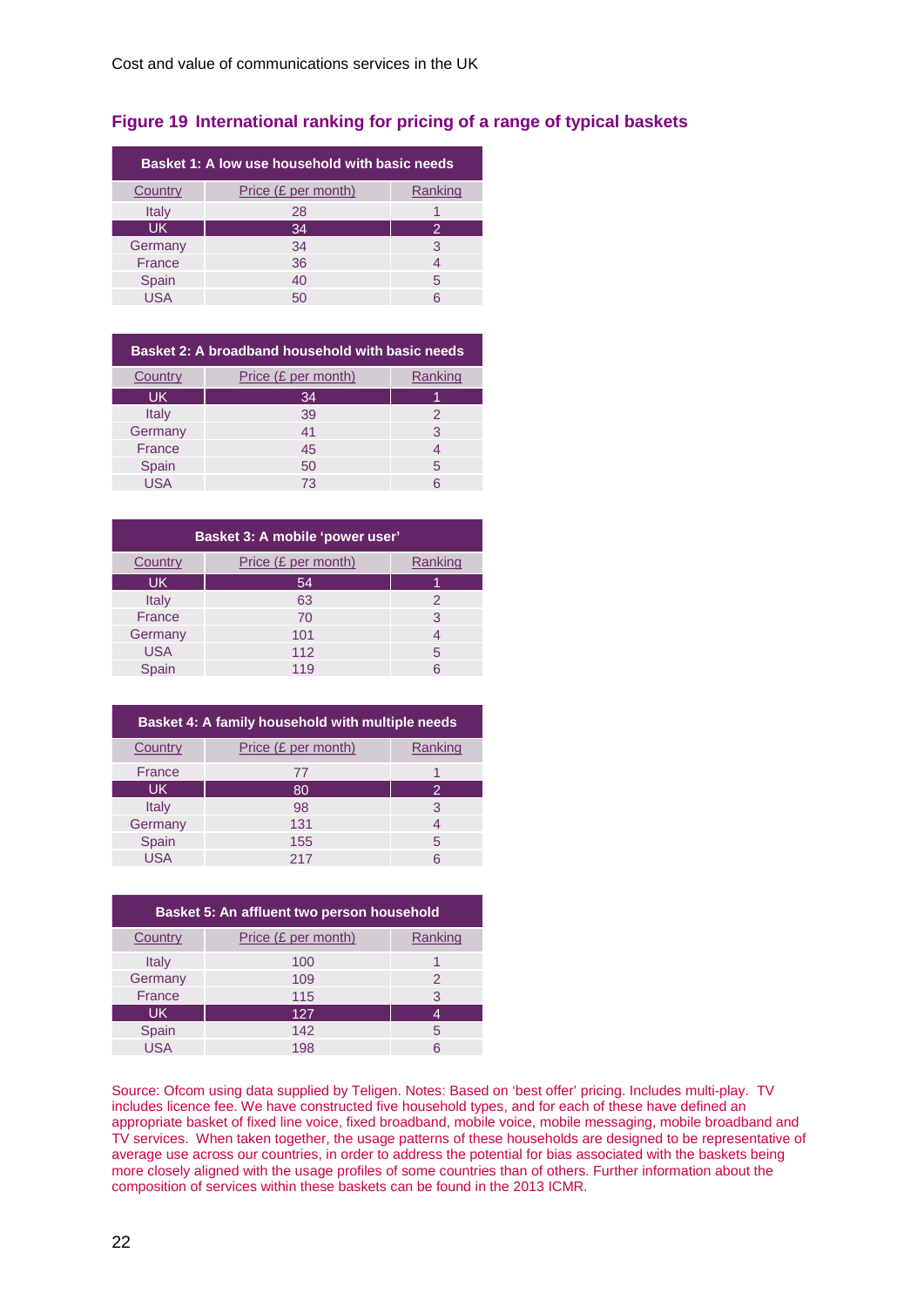## <span id="page-24-0"></span>5 Future market development

The government has summarised the infrastructure investment pipeline in its *National Infrastructure Plan 2013[15](#page-24-1)*. The investment pipeline in communications is relatively modest by comparison with some other sectors. This suggests that this will not be a major source of upwards pricing pressure.

We also note that much investment in energy and water in particular is required to replace existing capacity as it comes off line. Investment in communications is predominantly about delivering new and better services (such as superfast broadband or 4G mobile services).



### **Figure 20 Government pipeline of known investment in the UK**

Source: *National Infrastructure Plan 2013*, HM Treasury [https://www.gov.uk/government/publications/national](https://www.gov.uk/government/publications/national-infrastructure-plan-2013)[infrastructure-plan-2013](https://www.gov.uk/government/publications/national-infrastructure-plan-2013) . Government analysis based on data from company accounts, regulators, ONS and government departments. The infrastructure pipeline is a forward-looking, bottom-up assessment of potential large infrastructure investment to 2020 and beyond. It covers projects that are currently under way, in design or in scoping, whether they are being delivered through public or private investment.

### **5.1.1 We will continue to promote long term effective competition**

Ofcom's overarching approach to economic regulation is to enable well-functioning markets with a high degree of competition and consumer choice. It is therefore important that we continue to pursue effective competition in the sector. Consumer behaviour is central to this. We will continue to ensure that consumers have access to the information they need to make effective choices, and to ensure they can switch suppliers conveniently and easily when they want to.

<span id="page-24-1"></span> <sup>15</sup> <https://www.gov.uk/government/publications/national-infrastructure-plan-2013>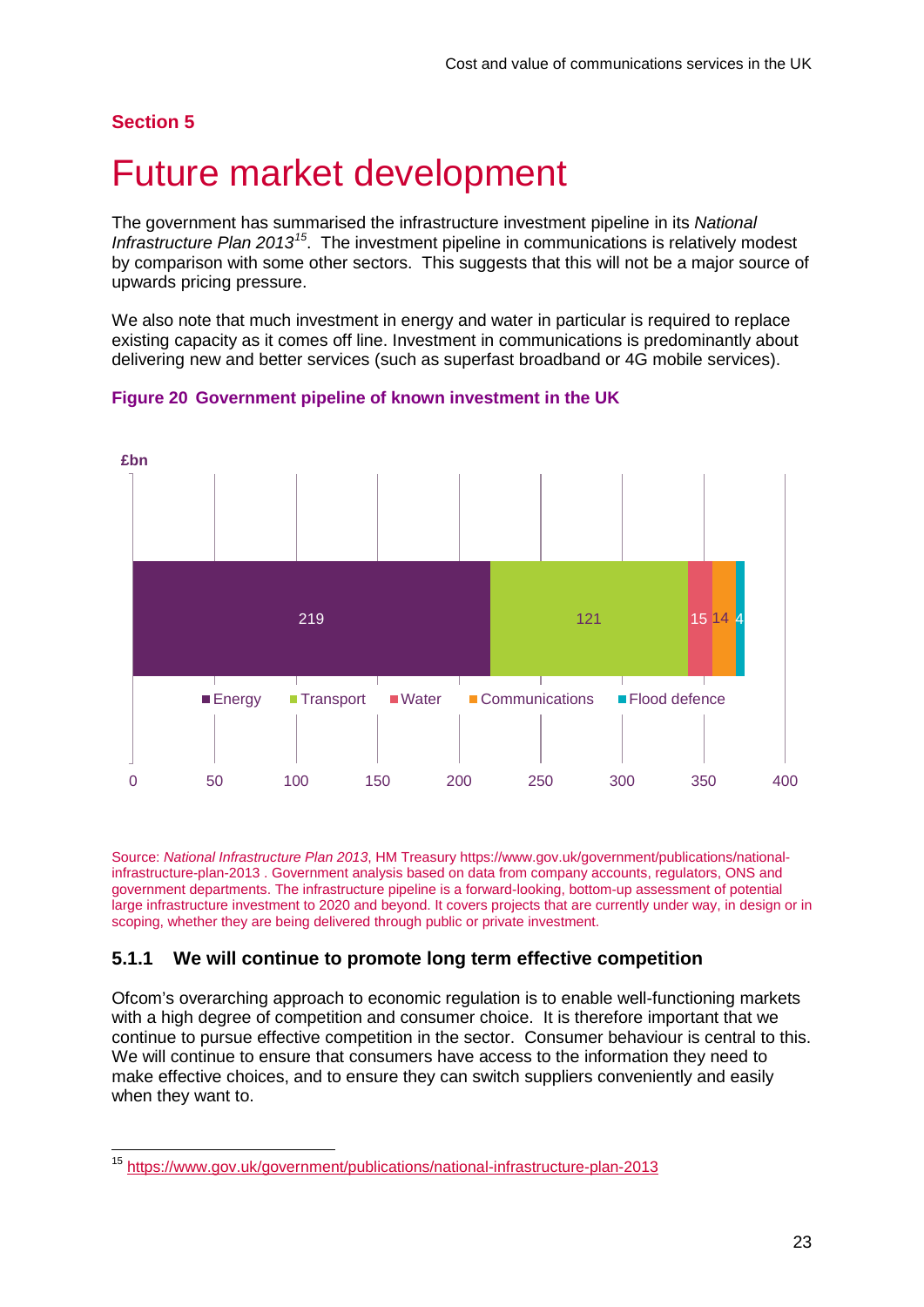Both broadband and mobile markets have become somewhat more concentrated in recent years, as markets have matured. The growth in convergence and bundling means that the overall picture is also changing in respect to technology, competition and consumer demand.

There remains a considerable amount of competition in the market, as the figures below show. We will continue to use our sectoral and competition powers to respond effectively to risks to effective competition as they arise.

At the same time there is reason to believe that competitive disruption and innovation  $- a$ feature of UK communications markets – will continue to exert downward pressure on prices. This is underpinned by the fact that technological advances and variety of demand are likely to persist as strong characteristics of the sector, particularly at some points in the value chain. Regulation also has a role to play. Changes in regulation can enable market entry and stimulate competition, for example through releases of new spectrum or effective network access regulation.



**Figure 21 Mobile market shares** 

**Market Share (%)**

Source: Data derived from Ofcom analysis of company annual reports. Market share based on reported revenues. Note: T-Mobile and Orange merged to form EE in 2010. Re-branding took place in 2012.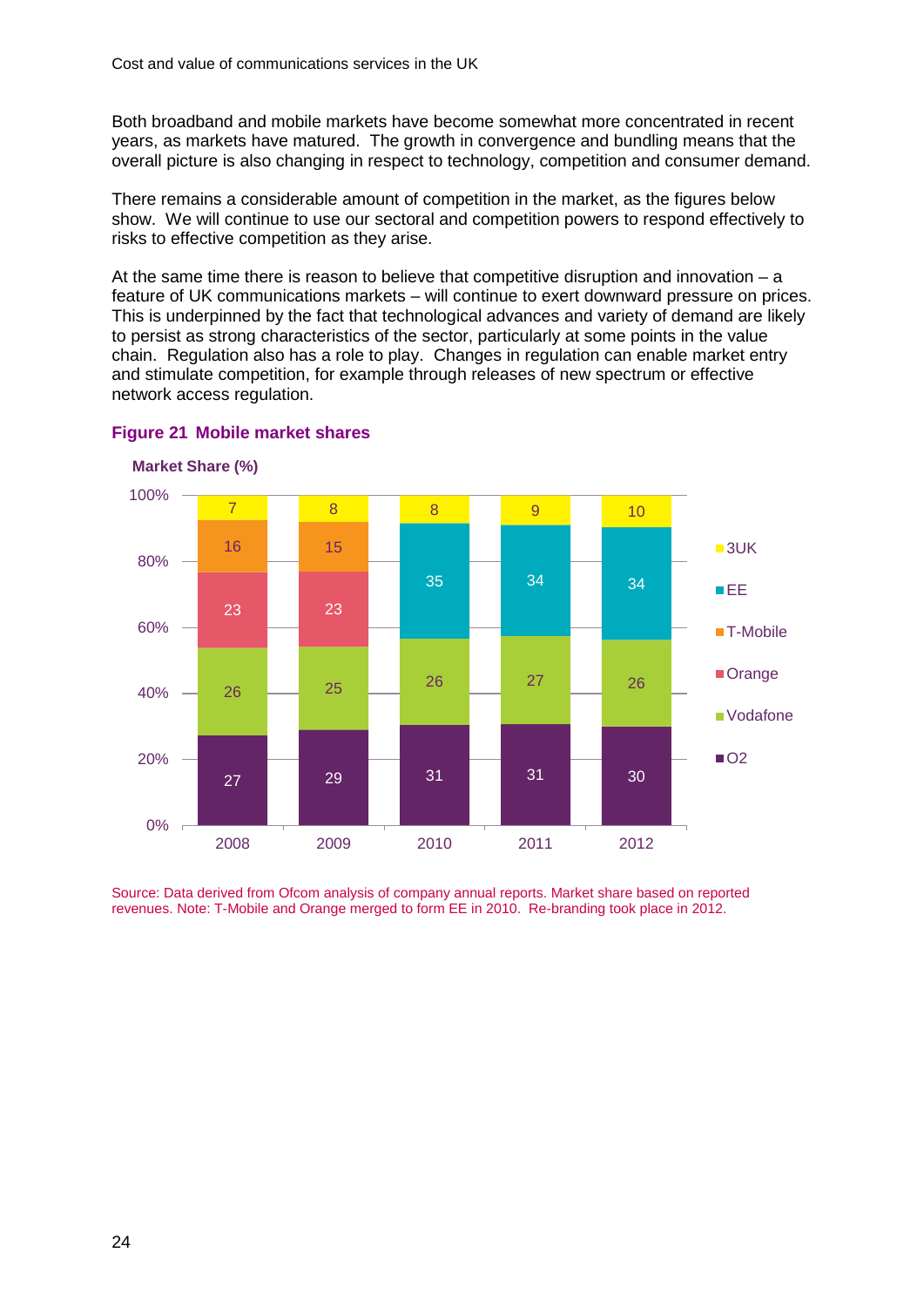

### **Figure 22 Broadband market shares**

Source: Ofcom / operators, reported in the Ofcom *Communications Market Report 2013*. Market share based on subscriber numbers. Note: Orange Broadband was rebranded as EE Broadband in 2012 following the 2010 merger. TalkTalk figures include Tiscali from 2009 onwards. Tiscali was included in 'Other' in 2008.



### **Figure 23 Pay TV market shares**

Source: Enders Analysis, *Triple Play Forecast 2013*. Market share based on subscriber numbers.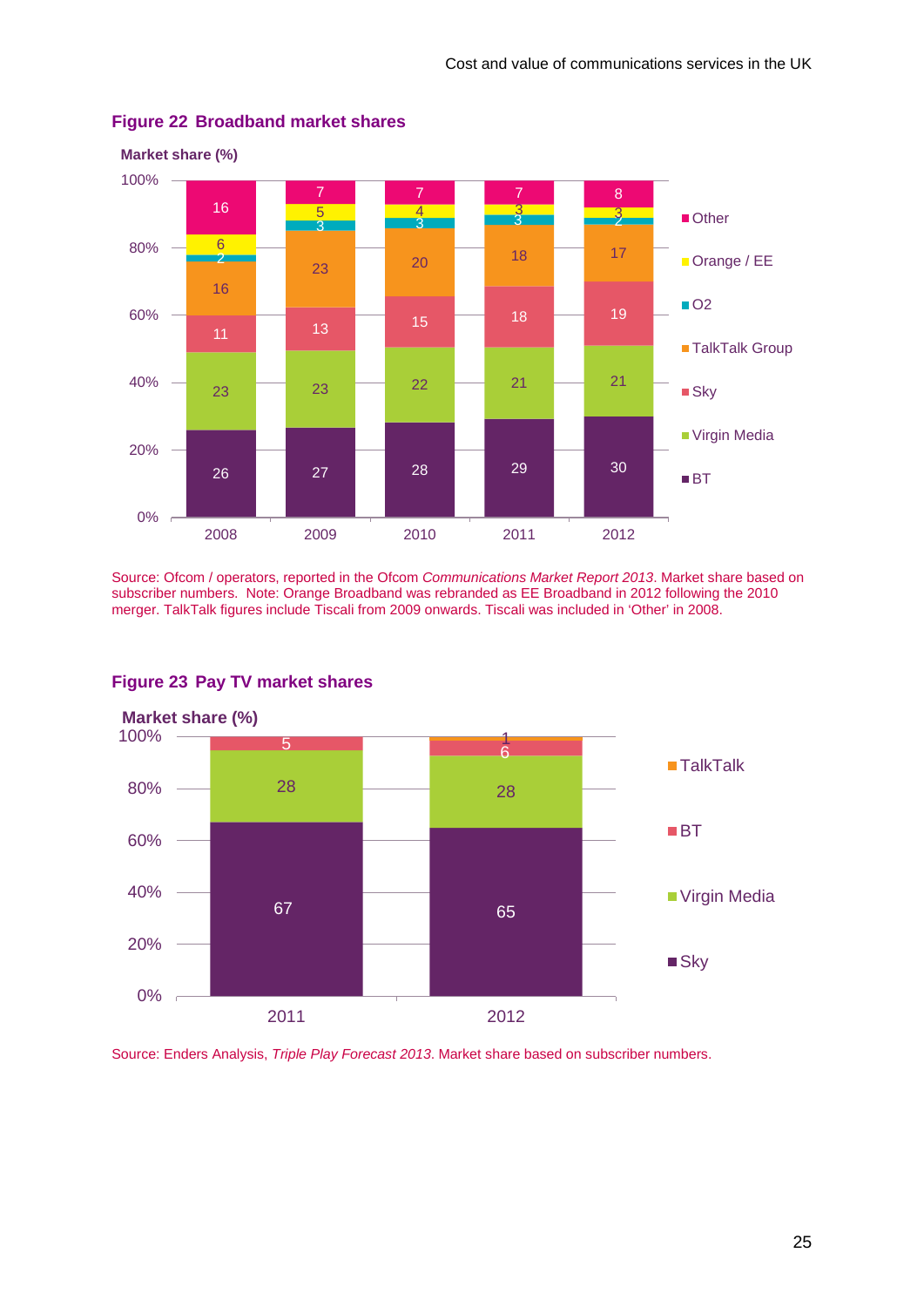# <span id="page-27-0"></span>**Ongoing work**

Consumers of communications services have benefited from competition, innovation and falling prices over the last decade. Ofcom recognises that these benefits are not automatically guaranteed and that the benefits are not always felt equally by all consumers. Therefore we have a role to ensure that the sectors we regulate continue to deliver good value and that vulnerable consumers are protected where necessary. We will continue to prioritise work in these areas.

### **6.1.1 Our Annual Plan priorities will support our efforts to ensure continuing value for money and affordability**

In our *Draft Annual Plan 2014/15*[16](#page-27-1), we set out a number of priority areas which have important links to cost and value. We will focus on:

- **Promoting competition and informed choice**. This includes ensuring effective competition and investment in both current and superfast broadband; promoting effective choice for consumers by ensuring that clear and relevant information is readily available; and developing and implementing policies that will improve the ease of switching between communications providers.
- **Promoting opportunities to participate**. Evaluate and report on the affordability of electronic communications services which might be regarded as essential. This will enable us to understand whether there are situations in which affordability is a barrier to use.
- **Protecting consumers from harm**. This includes protecting consumers in a range of priority areas including non-geographic numbering and unexpectedly high bills.
- **Availability**. We will work in collaboration with government and industry to promote widespread availability of fixed and mobile superfast broadband. We will continue to provide expertise and advice to help the government and the devolved administrations meet their objectives. One particular area of focus will be mobile coverage, including availability of services for the small number of households in currently unserved locations, and on parts of the UK's road and rail networks.
- **Quality of service.** In spring 2014 we will finalise our proposals on quality of service in the local access market. This includes proposals for obligations on the timeliness of fixed line voice and broadband installations and repairs. During the year we will work to ensure the successful implementation and monitoring of the new quality of service regime for voice and broadband services and consider whether additional measures are required for business services. In mobile we will conduct work on the provision of consumer information regarding the quality of experience and broadband speeds. We will also continue our work in the area of traffic management and monitoring the quality of postal services.

<span id="page-27-1"></span> <sup>16</sup> [http://stakeholders.ofcom.org.uk/binaries/consultations/draft-annual-plan-2014-15/summary/draft](http://stakeholders.ofcom.org.uk/binaries/consultations/draft-annual-plan-2014-15/summary/draft-annual-plan-2014-15.pdf)[annual-plan-2014-15.pdf](http://stakeholders.ofcom.org.uk/binaries/consultations/draft-annual-plan-2014-15/summary/draft-annual-plan-2014-15.pdf)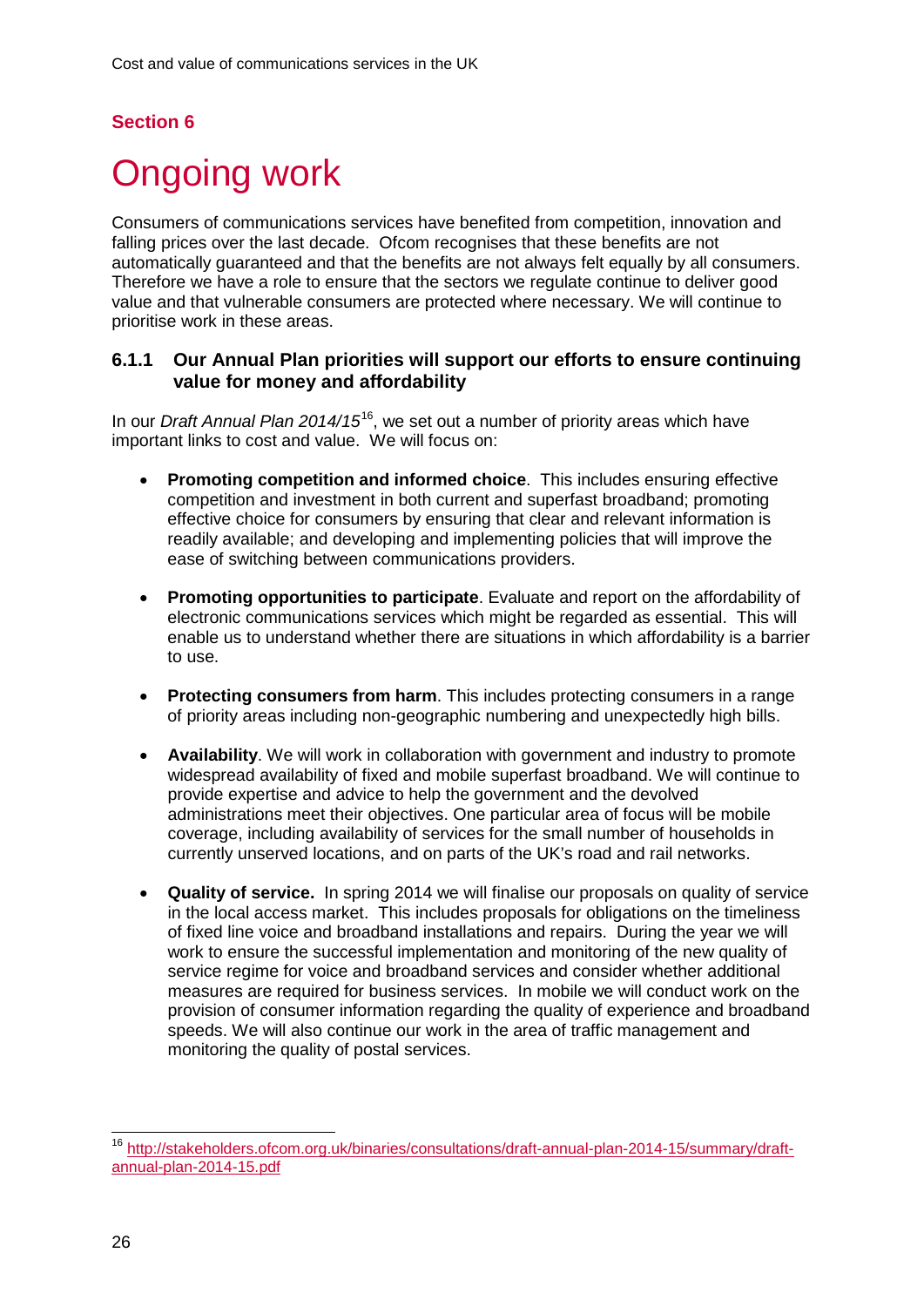## **6.1.2 Affordability of essential telecoms services**

There may be a range of barriers to take-up of those telecoms services that might be regarded as essential. One of these barriers may be affordability and we are currently investigating this issue.

Our research will look at which telecoms services might be regarded as 'essential', and will aim to capture a UK-wide perspective, representing all consumers and citizens. Within this we will focus our analysis on potential affordability issues for those consumers most likely to be at risk of not being able to afford universal telecoms services. We envisage that this project will result in the publication of a report on the affordability of essential telecoms services in summer 2014.

### **6.1.3 We will continue actively to monitor market developments**

We are currently addressing a small number of specific areas of focus, aligned with our Annual Plan priorities. We give examples of these below; they are covered in more detail in the *Consumer Experience Report*.

| <b>Area of focus</b>                                     | <b>Ofcom activity</b>                                                                                                                                                                                                                                                                                                                                                                                                                                                                              |
|----------------------------------------------------------|----------------------------------------------------------------------------------------------------------------------------------------------------------------------------------------------------------------------------------------------------------------------------------------------------------------------------------------------------------------------------------------------------------------------------------------------------------------------------------------------------|
| Switching                                                | In August 2013, announced that switching between<br>providers on the Openreach network would be harmonised<br>to a gaining provider-led process. In December 2013,<br>announced new requirements for improvements to<br>switching processes to make them easier for consumers.<br>Work will continue beyond these reforms to ensure that<br>switching works as well as possible for consumers.                                                                                                     |
| Quality of service                                       | Ensure that the market continues to deliver high quality<br>services, and continue to publish comparative information<br>on service quality where it is needed to enable consumers<br>to make effective choices.                                                                                                                                                                                                                                                                                   |
| Unexpectedly high bills<br>/ unauthorised handset<br>use | Build on improvements made as a result of our<br>engagement with mobile operators (such as usage alerts,<br>spend monitoring systems and compliance with Roaming<br>Regulations) and our consumer guides. Focus on<br>unexpectedly high bills as a result of unauthorised use of<br>lost or stolen phones. Work with the government and<br>industry towards the introduction of a monetary cap on<br>customer liability for charges associated with unauthorised<br>use of a lost or stolen phone. |
| Mid-contract price rises                                 | Issued guidance on how General Condition 9 should be<br>applied to increases in recurring monthly subscription<br>charges for fixed term contracts to enable consumers to<br>exit without penalty. This took effect on 23 January 2014.<br>Continue actively to monitor compliance with GC9 and<br>take action as required.                                                                                                                                                                        |
| Non-geographic<br>numbers                                | Imposed new tariff principles and price caps on non-<br>geographic numbers to improve transparency of charges,                                                                                                                                                                                                                                                                                                                                                                                     |

#### **Figure 24 Specific areas of focus**